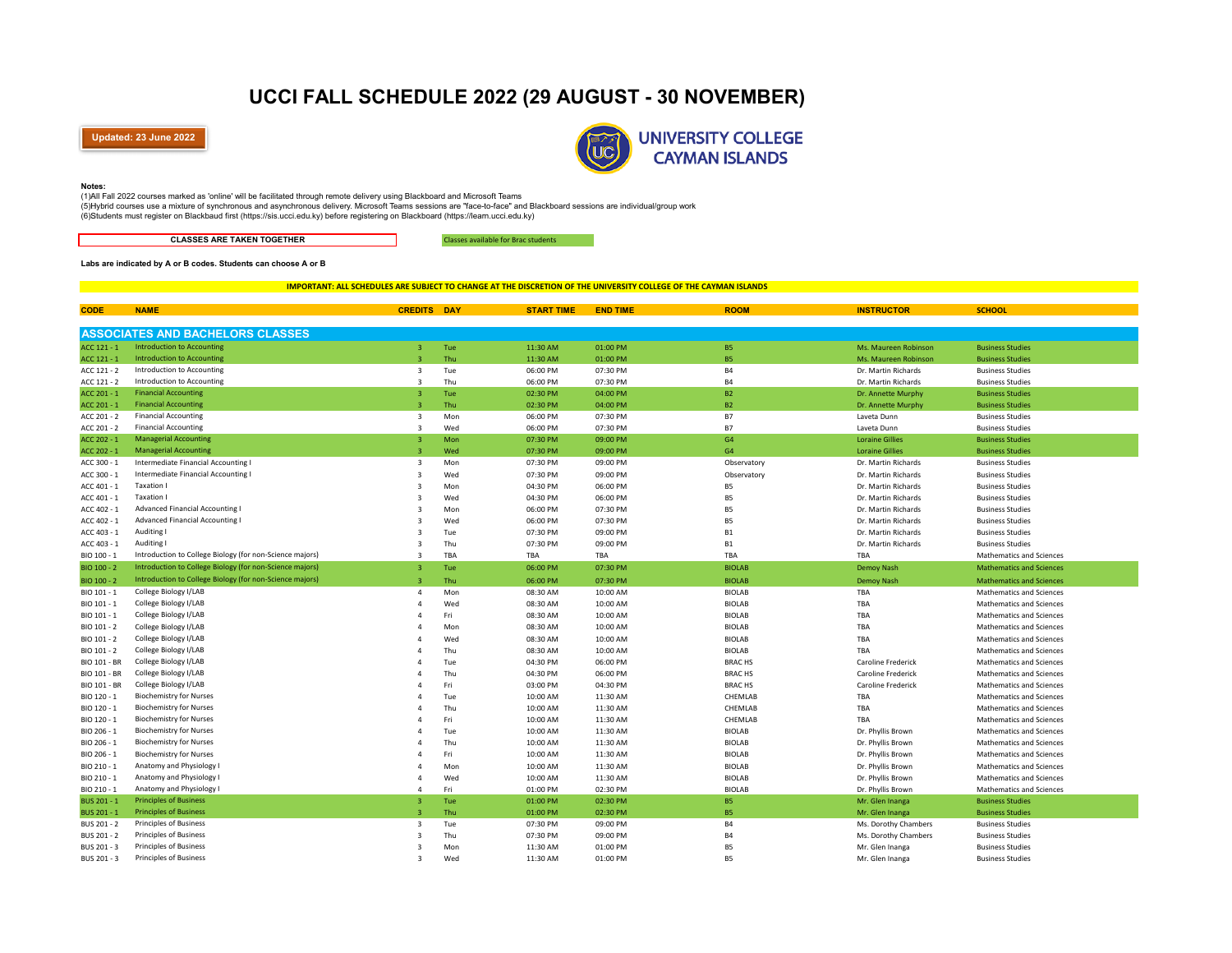| BUS 205 - 1        | Business Law (See Note 1, 10)            | 3                       | Tue | 11:30 AM | 01:00 PM | CASCADE             | Ms. Susanne Palmer         | <b>Business Studies</b>          |
|--------------------|------------------------------------------|-------------------------|-----|----------|----------|---------------------|----------------------------|----------------------------------|
| <b>BUS 205 - 1</b> | Business Law (See Note 1, 10)            | $\overline{3}$          | Thu | 11:30 AM | 01:00 PM | CASCADE             | Ms. Susanne Palmer         | <b>Business Studies</b>          |
| BUS 205 - 2        | Business Law (See Note 1, 10)            | 3                       | Tue | 04:30 PM | 06:00 PM | PDC <sub>3</sub>    | Ms. Susanne Palmer         | <b>Business Studies</b>          |
| BUS 205 - 2        | Business Law (See Note 1, 10)            | 3                       | Thu | 04:30 PM | 06:00 PM | PDC <sub>3</sub>    | Ms. Susanne Palmer         | <b>Business Studies</b>          |
| BUS 270 - 1        | Business in Action (See Note 1, 9, 10)   | 3                       | Mor | 01:00 PM | 02:30 PM | <b>B1</b>           | Ms. Susanne Palmer         | <b>Business Studies</b>          |
| BUS 270 - 1        | Business in Action (See Note 1, 9, 10)   |                         | Fri | 11:30 AM | 01:00 PM | <b>B1</b>           | Ms. Susanne Palmer         | <b>Business Studies</b>          |
| <b>BUS 280 - 1</b> | Business in Practice (See Note 1, 10)    | 3                       | Mon | 04:30 PM | 06:00 PM | T <sub>12</sub>     | Ms. Susanne Palmer         | <b>Business Studies</b>          |
| BUS 280 - 1        | Business in Practice (See Note 1, 10)    | $\overline{3}$          | Wed | 04:30 PM | 06:00 PM | T <sub>12</sub>     | Ms. Susanne Palmer         | <b>Business Studies</b>          |
| CHF 101 - 1        | Introductory Chemistry/Lab               | $\overline{a}$          | Tue | 08:30 AM | 10:00 AM | <b>CHEMLAB</b>      | <b>Richard McLeod</b>      | <b>Mathematics and Sciences</b>  |
| CHE 101 - 1        | <b>Introductory Chemistry/Lab</b>        | $\overline{4}$          | Thu | 08:30 AM | 10:00 AM | <b>CHEMLAB</b>      | <b>Richard McLeod</b>      | <b>Mathematics and Sciences</b>  |
| CHE 101 - 1        | <b>Introductory Chemistry/Lab</b>        | $\overline{4}$          | Fri | 08:30 AM | 10:00 AM | CHEMLAB             | <b>Richard McLeod</b>      | <b>Mathematics and Sciences</b>  |
| CHE 101 - 2        | Introductory Chemistry/Lab               | $\sqrt{4}$              | Tue | 01:00 PM | 02:30 PM | CHEMLAB             | <b>Richard McLeod</b>      | Mathematics and Sciences         |
| CHE 101 - 2        | Introductory Chemistry/Lab               | $\overline{4}$          | Thu | 01:00 PM | 02:30 PM | CHEMLAB             | <b>Richard McLeod</b>      | Mathematics and Sciences         |
| CHE 101 - 2        | Introductory Chemistry/Lab               | $\overline{4}$          | Fri | 01:00 PM | 02:30 PM | CHEMLAB             | Richard McLeod             | <b>Mathematics and Sciences</b>  |
| CHE 111 - 1        | General Chemistry I/Lab                  | $\overline{4}$          | Mon | 11:30 AM | 01:00 PM | CHEMLAB             | Mrs. Antoinette Gayle      | Mathematics and Sciences         |
| CHE 111 - 1        | General Chemistry I/Lab                  | $\overline{4}$          | Wed | 10:00 AM | 11:30 AM | CHEMLAB             | Mrs. Antoinette Gayle      | Mathematics and Sciences         |
| CHE 111 - 1        | General Chemistry I/Lab                  | $\overline{4}$          | Wed | 11:30 AM | 01:00 PM | CHEMLAB             | Mrs. Antoinette Gayle      | Mathematics and Sciences         |
| CHE 111 - 2        | General Chemistry I/Lab                  | $\overline{4}$          | Mon | 10:00 AM | 11:30 AM | CHEMLAB             | Mrs. Antoinette Gayle      | Mathematics and Sciences         |
| CHE 111 - 2        | General Chemistry I/Lab                  | $\Delta$                | Mor | 11:30 AM | 01:00 PM | CHEMLAB             | Mrs. Antoinette Gayle      | <b>Mathematics and Sciences</b>  |
| CHE 111 - 2        | General Chemistry I/Lab                  |                         | Wed | 11:30 AM | 01:00 PM | CHEMLAB             | Mrs. Antoinette Gayle      | Mathematics and Sciences         |
| CHE 211 - 1        | Organic Chemistry I/Lab                  | $\overline{4}$          | Tue | 11:30 AM | 01:00 PM | CHEMLAB             | Mrs. Antoinette Gayle      | <b>Mathematics and Sciences</b>  |
| CHE 211 - 1        | Organic Chemistry I/Lab                  | $\overline{4}$          | Thu | 11:30 AM | 01:00 PM | CHEMLAB             | Mrs. Antoinette Gayle      | Mathematics and Sciences         |
| CHE 211 - 1        | Organic Chemistry I/Lab                  | $\overline{4}$          | Fri | 11:30 AM | 01:00 PM | CHEMLAB             | Mrs. Antoinette Gayle      | Mathematics and Sciences         |
| CHE 211 - 2        | Organic Chemistry I/Lab                  | $\overline{4}$          | Mon | 02:30 PM | 04:00 PM | CHEMLAB             | Mrs. Antoinette Gayle      | Mathematics and Sciences         |
| CHE 211 - 2        | Organic Chemistry I/Lab                  | $\overline{4}$          | Tue | 11:30 AM | 01:00 PM | CHEMLAB             | Mrs. Antoinette Gayle      | Mathematics and Sciences         |
| CHE 211 - 2        | Organic Chemistry I/Lab                  | $\overline{4}$          | Thu | 11:30 AM | 01:00 PM | CHEMLAB             | Mrs. Antoinette Gayle      | Mathematics and Sciences         |
| COL 101 - 1        | College and Employability Skills         | 3                       | Mor | 11:30 AM | 01:00 PM | Student Life        | TBA                        | Social Sciences                  |
| COL 101 - 1        | College and Employability Skills         | $\overline{\mathbf{3}}$ | Wed | 11:30 AM | 01:00 PM | Student Life        | TBA                        | <b>Social Sciences</b>           |
| COL 101 - 2        | College and Employability Skills         | $\overline{\mathbf{3}}$ | Tue | 01:00 PM | 02:30 PM | <b>Student Life</b> | TBA                        | <b>Social Sciences</b>           |
| COL 101 - 2        | College and Employability Skills         | 3                       | Thu | 01:00 PM | 02:30 PM | Student Life        | TBA                        | Social Sciences                  |
| COL 101 - 3        | College and Employability Skills         | $\overline{\mathbf{3}}$ | Mon | 08:30 AM | 10:00 AM | Student Life        | TBA                        | <b>Social Sciences</b>           |
| COL 101 - 3        | College and Employability Skills         | $\overline{\mathbf{3}}$ | Wed | 08:30 AM | 10:00 AM | Student Life        | TBA                        | Social Sciences                  |
| COL 101 - 4        | College and Employability Skills         | $\overline{\mathbf{3}}$ | Wed | 01:00 PM | 02:30 PM | Student Life        | TBA                        | Social Sciences                  |
| COL 101 - 4        | College and Employability Skills         | $\overline{\mathbf{3}}$ | Fri | 01:00 PM | 02:30 PM | Student Life        | TBA                        | <b>Social Sciences</b>           |
| COL 101 - 5        | College and Employability Skills         | $\overline{\mathbf{3}}$ | Tue | 10:00 AM | 11:30 AM | Student Life        | TBA                        | Social Sciences                  |
| COL 101 - 5        | College and Employability Skills         | $\overline{3}$          | Thu | 10:00 AM | 11:30 AM | Student Life        | TBA                        | Social Sciences                  |
| COL 101 - BR       | College and Employability Skills         | $\overline{\mathbf{3}}$ | Mon | 03:00 PM | 04:30 PM | BRAC <sub>1</sub>   | Ms. Yvette Gayle           | <b>Social Sciences</b>           |
| COL 101 - BR       | College and Employability Skills         | $\overline{\mathbf{3}}$ | Wed | 03:00 PM | 04:30 PM | BRAC <sub>1</sub>   | Ms. Yvette Gayle           | <b>Social Sciences</b>           |
| COM 110 - 1        | <b>Computer Applications in Business</b> | 3                       | Mon | 11:30 AM | 01:00 PM | COMLAB 4            | Ms. Revathy Ravichandran   | Computer Science and Engineering |
| COM 110 - 1        | <b>Computer Applications in Business</b> | $\overline{\mathbf{3}}$ | Wed | 11:30 AM | 01:00 PM | COMLAB 4            | Ms. Revathy Ravichandran   | Computer Science and Engineering |
| COM 110 - 2        | <b>Computer Applications in Business</b> | $\overline{3}$          | Mor | 01:00 PM | 02:30 PM | COMLAB 4            | Ms. Revathy Ravichandran   | Computer Science and Engineering |
| COM 110 - 2        | <b>Computer Applications in Business</b> | $\overline{\mathbf{3}}$ | Fri | 11:30 AM | 01:00 PM | COMLAB 4            | Ms. Revathy Ravichandran   | Computer Science and Engineering |
| $COM 110 - 3$      | <b>Computer Applications in Business</b> | $\overline{3}$          | Tue | 06:00 PM | 07:30 PM | COMLAB 4            | Mithali Dhawan             | Computer Science and Engineering |
| COM 110 - 3        | <b>Computer Applications in Business</b> | $\overline{\mathbf{3}}$ | Thu | 06:00 PM | 07:30 PM | COMLAB 4            | Mithali Dhawan             | Computer Science and Engineering |
| $COM 110 - 4$      | <b>Computer Applications in Business</b> | $\overline{3}$          | Tue | 04:30 PM | 06:00 PM | COMLAB 4            | Mithali Dhawan             | Computer Science and Engineering |
| COM 110 - 4        | <b>Computer Applications in Business</b> | 3                       | Thu | 04:30 PM | 06:00 PM | COMLAB 4            | Mithali Dhawan             | Computer Science and Engineering |
| COM 110 - BR       | <b>Computer Applications in Business</b> | 3                       | Mon | 06:00 PM | 07:30 PM | BRAC <sub>6</sub>   | S. Wood                    | Computer Science and Engineering |
| COM 110 - BR       | <b>Computer Applications in Business</b> | $\overline{\mathbf{3}}$ | Wed | 06:00 PM | 07:30 PM | BRAC <sub>6</sub>   | S. Wood                    | Computer Science and Engineering |
| COM 110 - T        | <b>Computer Applications in Business</b> | $\overline{\mathbf{3}}$ |     |          |          | ONLINE              | Mr. Steve Baker            | Computer Science and Engineering |
| COM 110 - T2       | <b>Computer Applications in Business</b> | $\overline{\mathbf{3}}$ |     |          |          | ONLINE              | Mr. Steve Baker            | Computer Science and Engineering |
| COM 111 - 1        | <b>Health Informatics</b>                | $\overline{\mathbf{3}}$ | Tue | 11:30 AM | 01:00 PM | COMLAB <sub>3</sub> | Professor Eustache Placide | Computer Science and Engineering |
| COM 111 - 1        | Health Informatics                       | $\overline{\mathbf{3}}$ | Wed | 11:30 AM | 01:00 PM | COMLAB <sub>3</sub> | Professor Eustache Placide | Computer Science and Engineering |
| COM 111 - 1        | <b>Health Informatics</b>                | $\overline{3}$          | Thu | 11:30 AM | 01:00 PM | COMLAB <sub>3</sub> | Professor Eustache Placide | Computer Science and Engineering |
| COM 117 - 1        | IT Essentials: Hardware and Software     | $\overline{\mathbf{3}}$ | Tue | 08:30 AM | 10:00 AM | COMLAB <sub>2</sub> | Ms. Revathy Ravichandran   | Computer Science and Engineering |
| COM 117 - 1        | IT Essentials: Hardware and Software     | $\overline{3}$          | Thu | 08:30 AM | 10:00 AM | COMLAB <sub>2</sub> | Ms. Revathy Ravichandran   | Computer Science and Engineering |
| COM 200 - 1        | Programming I                            | 3                       | Mon | 06:00 PM | 07:30 PM | COMLAB <sub>2</sub> | Ajay Taneja                | Computer Science and Engineering |
| COM 200 - 1        | Programming I                            | $\overline{\mathbf{3}}$ | Wed | 06:00 PM | 07:30 PM | COMLAB <sub>2</sub> | Ajay Taneja                | Computer Science and Engineering |
| COM 200 - 1        | Programming I                            | 3                       | Thu | 06:00 PM | 07:30 PM | COMLAB <sub>2</sub> | Ajay Taneja                | Computer Science and Engineering |
| COM 201 - 1        | Programming II                           | $\overline{\mathbf{3}}$ | Mon | 01:00 PM | 02:30 PM | COMLAB <sub>3</sub> | Professor Eustache Placide | Computer Science and Engineering |
| COM 201 - 1        | Programming II                           | $\overline{\mathbf{3}}$ | Wed | 01:00 PM | 02:30 PM | COMLAB <sub>3</sub> | Professor Eustache Placide | Computer Science and Engineering |
| COM 201 - 1        | Programming II                           | $\overline{\mathbf{3}}$ | Thu | 01:00 PM | 02:30 PM | COMLAB <sub>3</sub> | Professor Eustache Placide | Computer Science and Engineering |
| COM 206 - 1        | <b>Basic Networking</b>                  | $\overline{3}$          | Mor | 10:00 AM | 11:30 AM | COMLAB <sub>2</sub> | Ms. Revathy Ravichandran   | Computer Science and Engineering |
| COM 206 - 1        | <b>Basic Networking</b>                  | $\overline{\mathbf{3}}$ | Tue | 10:00 AM | 11:30 AM | COMLAB <sub>2</sub> | Ms. Revathy Ravichandran   | Computer Science and Engineering |
| COM 206 - 1        | <b>Basic Networking</b>                  | $\overline{\mathbf{3}}$ | Thu | 10:00 AM | 11:30 AM | COMLAB <sub>2</sub> | Ms. Revathy Ravichandran   | Computer Science and Engineering |
| COM 222 - 1        | Internet Web Publishing                  | $\overline{\mathbf{3}}$ | Wed | 10:00 AM | 11:30 AM | COMLAB <sub>3</sub> | Ms. Revathy Ravichandran   | Computer Science and Engineering |
| COM 222 - 1        | Internet Web Publishing                  | $\overline{\mathbf{3}}$ | Fri | 10:00 AM | 11:30 AM | COMLAB <sub>3</sub> | Ms. Revathy Ravichandran   | Computer Science and Engineering |
| COM 232 - 1        | Database Fundamentals                    | $\overline{\mathbf{3}}$ | Mon | 04:30 PM | 06:00 PM | COMLAB <sub>2</sub> | Ajay Taneja                | Computer Science and Engineering |
|                    |                                          |                         |     |          |          |                     |                            |                                  |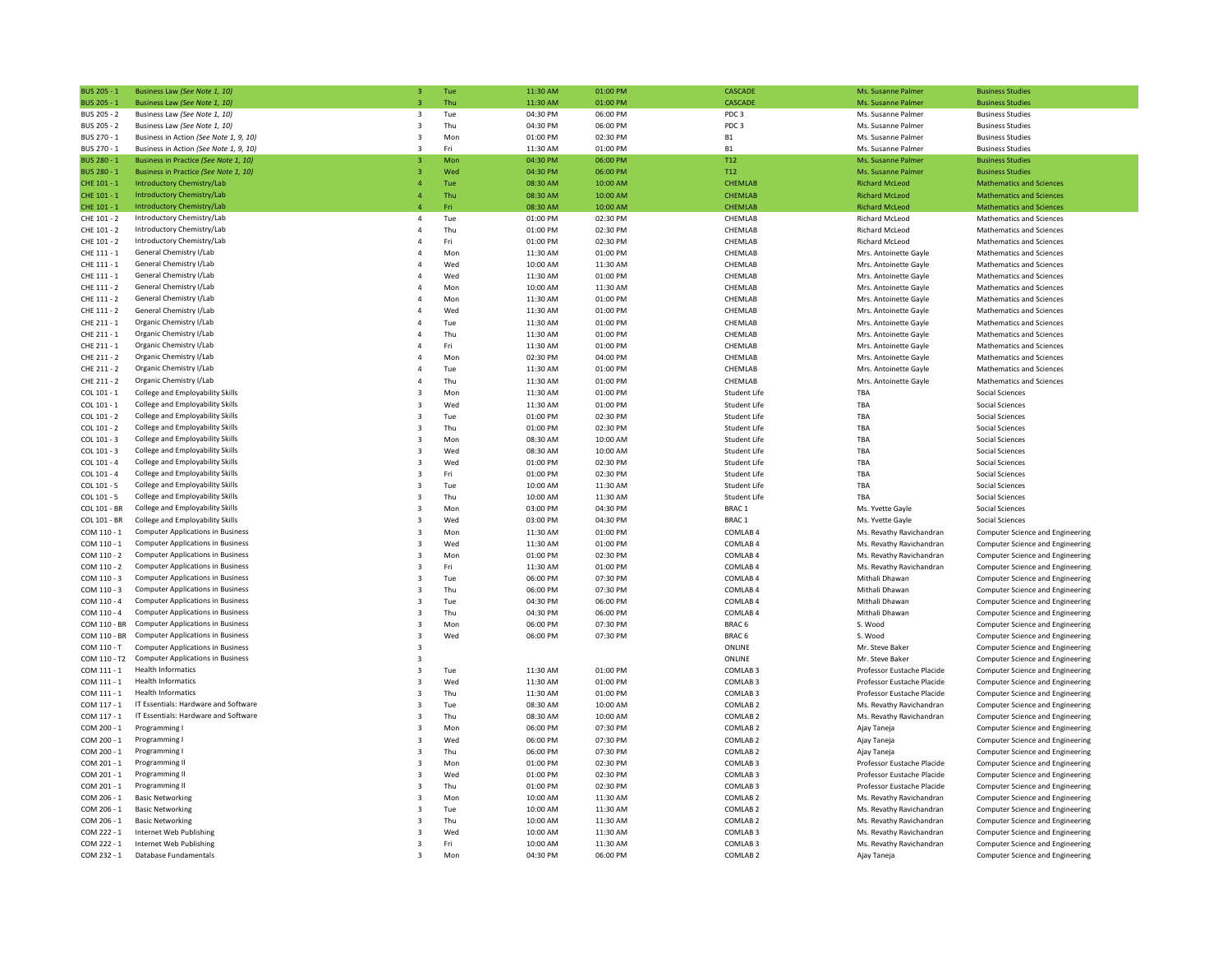| COM 232 - 1                | Database Fundamentals                                                | 3                       | Wed        | 04:30 PM             | 06:00 PM             | COMLAB <sub>2</sub> | Ajay Taneja                      | Computer Science and Engineering                     |
|----------------------------|----------------------------------------------------------------------|-------------------------|------------|----------------------|----------------------|---------------------|----------------------------------|------------------------------------------------------|
| COM 261 - 1                | Systems Analysis and Design (See Note 1, 10)                         | $\overline{3}$          | Tue        | 04:30 PM             | 06:00 PM             | COMLAB <sub>3</sub> | Professor Eustache Placide       | Computer Science and Engineering                     |
| COM 261 - 1                | Systems Analysis and Design (See Note 1, 10)                         | 3                       | Thu        | 04:30 PM             | 06:00 PM             | COMLAB <sub>3</sub> | Professor Eustache Placide       | Computer Science and Engineering                     |
| COM 302 - 1                | IT Project Management                                                | 3                       | Mon        | 07:30 PM             | 09:00 PM             | COMLAB <sub>3</sub> | Mr. Clayton Garwood              | Computer Science and Engineering                     |
| COM 302 - 1                | IT Project Management                                                | 3                       | Wed        | 07:30 PM             | 09:00 PM             | COMLAB <sub>3</sub> | Mr. Clayton Garwood              | Computer Science and Engineering                     |
| COM 305 - 1                | Principles of Operating Systems                                      | 3                       | Mon        | 04:30 PM             | 06:00 PM             | COMLAB <sub>3</sub> | Professor Eustache Placide       | Computer Science and Engineering                     |
| COM 306 - 1                | Introduction to Database Systems                                     | 3                       | Mon        | 06:00 PM             | 07:30 PM             | COMLAB 4            | Ms. Revathy Ravichandran         | Computer Science and Engineering                     |
| COM 306 - 1                | Introduction to Database Systems                                     | 3                       | Wed        | 06:00 PM             | 07:30 PM             | COMLAB 4            | Ms. Revathy Ravichandran         | Computer Science and Engineering                     |
| COM 420 - 1                | <b>Network Operating Systems</b>                                     | 3                       | Mon        | 07:30 PM             | 09:00 PM             | COMLAB <sub>3</sub> | Conrad Britton                   | Computer Science and Engineering                     |
| COM 420 - 1                | <b>Network Operating Systems</b>                                     | 3                       | Wed        | 07:30 PM             | 09:00 PM             | COMLAB <sub>3</sub> | Conrad Britton                   | Computer Science and Engineering                     |
| COM 424 - 1                | <b>Network Security</b>                                              | 3                       | Mon        | 06:00 PM             | 07:30 PM             | LIB <sub>5</sub>    | <b>Conrad Britton</b>            | Computer Science and Engineering                     |
| COM 424 - 1                | Network Security                                                     | 3                       | Wed        | 06:00 PM             | 07:30 PM             | LIB <sub>5</sub>    | <b>Conrad Britton</b>            | Computer Science and Engineering                     |
| COM 432 - 1                | Game Development                                                     | 3                       | Tue        | 06:00 PM             | 07:30 PM             | COMLAB <sub>3</sub> | Professor Eustache Placide       | Computer Science and Engineering                     |
| COM 432 - 1                | Game Development                                                     | 3                       | Thu        | 06:00 PM             | 07:30 PM             | COMLAB <sub>3</sub> | Professor Eustache Placide       | Computer Science and Engineering                     |
| COM 434 - 1                | Robotics                                                             | 3                       | Tue        | 07:30 PM             | 09:00 PM             | COMI AB 2           | Professor Eustache Placide       | Computer Science and Engineering                     |
| COM 434 - 1                | Robotics                                                             | 3                       | Thu        | 07:30 PM             | 09:00 PM             | COMLAB <sub>2</sub> | Professor Eustache Placide       | Computer Science and Engineering                     |
| DAN 100 - 1                | Performance and Techniques                                           | 0                       | Mon        | 04:30 PM             | 07:00 PM             | <b>MPH</b>          | TBA                              | Arts and Humanities                                  |
| DAN 100 - 1                | Performance and Techniques                                           | $\Omega$                | Wed        | 04:30 PM             | 06:00 PM             | <b>MPH</b>          | TBA                              | <b>Arts and Humanities</b>                           |
| ECO 221 - 1                | <b>Principles of Microeconomics</b>                                  | $\overline{\mathbf{3}}$ | Mon        | 06:00 PM             | 07:30 PM             | CASCADE             | Dr. Kadeshah Swearing            | <b>Business Studies</b>                              |
| $FCO 221 - 1$              | <b>Principles of Microeconomics</b>                                  | $\overline{\mathbf{z}}$ | Wed        | 06:00 PM             | 07:30 PM             | CASCADE             | Dr. Kadeshah Swearing            | <b>Business Studies</b>                              |
| ECO 221 - 2                | Principles of Microeconomics                                         | $\overline{\mathbf{3}}$ | Mon        | 01:00 PM             | 02:30 PM             | <b>B7</b>           | Dr. Kadeshah Swearing            | <b>Business Studies</b>                              |
| ECO 221 - 2                | Principles of Microeconomics                                         | $\overline{\mathbf{3}}$ | Wed        | 01:00 PM             | 02:30 PM             | <b>B7</b>           | Dr. Kadeshah Swearing            | <b>Business Studies</b>                              |
| ECO 222 - 1                | <b>Principles of Macroeconomics</b>                                  | 3                       | Tue        | 04:30 PM             | 06:00 PM             | G <sub>4</sub>      | Dr. Kadeshah Swearing            | <b>Business Studies</b>                              |
| $FCO 222 - 1$              | <b>Principles of Macroeconomics</b>                                  | $\overline{\mathbf{3}}$ | Thu        | 04:30 PM             | 06:00 PM             | G4                  | Dr. Kadeshah Swearing            | <b>Business Studies</b>                              |
| ECO 324 - 1                | Intermediate Microeconomics                                          | 3                       | Tue        | 02:30 PM             | 04:00 PM             | <b>B5</b>           | Kavita Panjwani                  | <b>Business Studies</b>                              |
| $FCO$ 324 - 1              | Intermediate Microeconomics                                          | 3                       | Thu        | 02:30 PM             | 04:00 PM             | <b>B5</b>           | Kavita Panjwani                  | <b>Business Studies</b>                              |
| ECO 423 - 1                | <b>International Economics</b>                                       | 3                       | Tue        | 01:00 PM             | 02:30 PM             | B <sub>2</sub>      | Kavita Panjwani                  | <b>Business Studies</b>                              |
| ECO 423 - 1                | <b>International Economics</b>                                       | $\overline{3}$          | Thu        | 01:00 PM             | 02:30 PM             | B2                  | Kavita Panjwani                  | <b>Business Studies</b>                              |
| ECO 424 - 1                | <b>Managerial Economics</b>                                          | 3                       | Tue        | 06:00 PM             | 07:30 PM             | CASCADE             | Dr. Kadeshah Swearing            | <b>Business Studies</b>                              |
| ECO 424 - 1                | <b>Managerial Economics</b>                                          | $\overline{\mathbf{3}}$ | Thu        | 06:00 PM             | 07:30 PM             | CASCADE             | Dr. Kadeshah Swearing            | <b>Business Studies</b>                              |
| EDU 110 - 1                | Introduction to Teaching and Learning                                | 3                       | Tue        | 02:30 PM             | 04:00 PM             | EDU                 | Ms. Terese Parker                | <b>Teacher Education</b>                             |
| EDU 110 - 1                | Introduction to Teaching and Learning                                | $\overline{\mathbf{3}}$ | Thu        | 02:30 PM             | 04:00 PM             | EDU                 | Ms. Terese Parker                | <b>Teacher Education</b>                             |
| EDU 220 - 1                | Introduction to Child Development                                    | 3                       | Mon        | 03:00 PM             | 04:30 PM             | EDU                 | Ms. Terese Parker                | <b>Teacher Education</b>                             |
| EDU 220 - 1                | Introduction to Child Development                                    | 3                       | Thu        | 03:00 PM             | 04:30 PM             | EDU                 | Ms. Terese Parker                | <b>Teacher Education</b>                             |
| EDU 240 - 1                | Methods of Inclusion and Collaboration                               | 3                       | Mon        | 06:00 PM             | 07:30 PM             | TRA                 | Ms. Deneice Williams             | <b>Teacher Education</b>                             |
| EDU 240 - 1                | Methods of Inclusion and Collaboration                               | 3                       | Wed        | 06:00 PM             | 07:30 PM             | TBA                 | Ms. Deneice Williams             | <b>Teacher Education</b>                             |
| EDU 252 - 1                | Principles, Methods & Practicum for Teaching Primary Math            | 3                       | Tue        | 04:30 PM             | 06:00 PM             | TBA                 | TBA                              | <b>Teacher Education</b>                             |
| EDU 252 - 1                | Principles, Methods & Practicum for Teaching Primary Math            | 3                       | Thu        | 04:30 PM             | 06:00 PM             | TBA                 | TBA                              | <b>Teacher Education</b>                             |
|                            | Pedagogy Seminar                                                     | $\mathbf{1}$            |            |                      |                      |                     |                                  | <b>Teacher Education</b>                             |
| EDU 303 - 1                | Principles, Methods for Teaching Primary Literacy                    |                         |            |                      |                      |                     | Ms. Terese Parker                |                                                      |
| EDU 335 - 1<br>EDU 335 - 1 | Principles, Methods for Teaching Primary Literacy                    | 3<br>3                  | Mon<br>Wed | 06:00 PM<br>06:00 PM | 07:30 PM<br>07:30 PM | EDU<br>EDU          | Dairdie Tingle<br>Dairdie Tingle | <b>Teacher Education</b><br><b>Teacher Education</b> |
|                            |                                                                      |                         |            |                      |                      |                     |                                  |                                                      |
| EDU 336 - 1                | Practicum for Teaching Primary Literacy                              | $\mathbf{1}$            | Mon        | 06:00 PM             | 07:30 PM             | TBA                 | Dairdie Tingle                   | <b>Teacher Education</b>                             |
| EDU 336 - 1                | Practicum for Teaching Primary Literacy                              | 1                       | Wed        | 06:00 PM             | 07:30 PM             | TBA                 | Dairdie Tingle                   | <b>Teacher Education</b>                             |
| EDU 345 - 1                | Creating and Managing Learning Environments                          | 3                       | Mon        | 04:30 PM             | 06:00 PM             | EDU                 | Ms. Terese Parker                | <b>Teacher Education</b>                             |
| EDU 345 - 1                | Creating and Managing Learning Environments                          | 3                       | Wed        | 04:30 PM             | 06:00 PM             | EDU                 | Ms. Terese Parker                | <b>Teacher Education</b>                             |
| EDU 355 - 1                | Principles, Methods and Practicum for Teaching Primary Math          | 3                       | Tue        | 07:30 PM             | 09:00 PM             | EDU                 | TBA                              | <b>Teacher Education</b>                             |
| EDU 355 - 1                | Principles, Methods and Practicum for Teaching Primary Math          | 3                       | Thu        | 07:30 PM             | 09:00 PM             | EDU                 | TBA                              | <b>Teacher Education</b>                             |
| EDU 356 - 1                | Practicum for Teaching Primary Math                                  | $\mathbf{1}$            | Tue        | 07:30 PM             | 09:00 PM             | EDU                 | TBA TBA                          | <b>Teacher Education</b>                             |
| EDU 356 - 1                | Practicum for Teaching Primary Math                                  | $\mathbf{1}$            | Thu        | 07:30 PM             | 09:00 PM             | EDU                 | TBA TBA                          | <b>Teacher Education</b>                             |
| EDU 415 - 1                | Principles and Methods for Teaching Primary Science & Social Studies | 3                       | Tue        | 04:30 PM             | 06:00 PM             | EDU                 | TBA                              | <b>Teacher Education</b>                             |
| EDU 415 - 1                | Principles and Methods for Teaching Primary Science & Social Studies | 3                       | Thu        | 04:30 PM             | 06:00 PM             | EDU                 | TBA                              | <b>Teacher Education</b>                             |
| EDU 416 - 1                | Practicum for Teaching Primary Science & Social Studies              | $\mathbf{1}$            | Tue        | 04:30 PM             | 06:00 PM             | TBA                 | TBA TBA                          | <b>Teacher Education</b>                             |
| EDU 416 - 1                | Practicum for Teaching Primary Science & Social Studies              | $\mathbf{1}$            | Thu        | 04:30 PM             | 06:00 PM             | TBA                 | TRA TRA                          | <b>Teacher Education</b>                             |
| FDU 425 - 1                | Child, Family and Community Relationships                            | $\overline{3}$          | Mon        | 07:30 PM             | 09:00 PM             | EDU                 | <b>TBA TBA</b>                   | <b>Teacher Education</b>                             |
| EDU 425 - 1                | Child, Family and Community Relationships                            | 3                       | Wed        | 07:30 PM             | 09:00 PM             | EDU                 | <b>TBA TBA</b>                   | <b>Teacher Education</b>                             |
| FDU 440 - 1                | Measurement, Assessment, Evaluation                                  | $\overline{\mathbf{3}}$ | Tue        | 06:00 PM             | 07:30 PM             | EDU                 | <b>Robin Davies</b>              | <b>Teacher Education</b>                             |
| EDU 440 - 1                | Measurement, Assessment, Evaluation                                  | 3                       | Thu        | 06:00 PM             | 07:30 PM             | EDU                 | <b>Robin Davies</b>              | <b>Teacher Education</b>                             |
| FNG 101 - 1                | <b>College Composition I</b>                                         | $\overline{\mathbf{3}}$ | Tue        | 08:30 AM             | 10:00 AM             | <b>B6</b>           | TBA                              | Arts and Humanities                                  |
| ENG 101 - 1                | <b>College Composition</b>                                           | 3                       | Thu        | 08:30 AM             | 10:00 AM             | <b>B6</b>           | TBA                              | Arts and Humanities                                  |
| ENG 101 - 2                | <b>College Composition</b>                                           | 3                       | Mon        | 01:00 PM             | 02:30 PM             | <b>B6</b>           | TBA                              | Arts and Humanities                                  |
| ENG 101 - 2                | <b>College Composition</b>                                           | 3                       | Thu        | 01:00 PM             | 02:30 PM             | <b>B6</b>           | TBA                              | Arts and Humanities                                  |
| ENG 101 - 3                | <b>College Composition</b>                                           | 3                       | Mon        | 08:30 AM             | 10:00 AM             | G <sub>4</sub>      | TBA                              | Arts and Humanities                                  |
| ENG 101 - 3                | <b>College Composition</b>                                           | 3                       | Wed        | 08:30 AM             | 10:00 AM             | G <sub>4</sub>      | TBA                              | Arts and Humanities                                  |
| ENG 101 - 4                | <b>College Composition I</b>                                         | 3                       | Tue        | 11:30 AM             | 01:00 PM             | B <sub>2</sub>      | <b>TBA</b>                       | <b>Arts and Humanities</b>                           |
| ENG 101 - 4                | <b>College Composition</b>                                           | $\overline{\mathbf{3}}$ | Thu        | 11:30 AM             | 01:00 PM             | B <sub>2</sub>      | <b>TBA</b>                       | <b>Arts and Humanities</b>                           |
| ENG 101 - 5                | College Composition I                                                | 3                       | Wed        | 10:00 AM             | 11:30 AM             | <b>B5</b>           | TBA                              | Arts and Humanities                                  |
| ENG 101 - 5                | <b>College Composition</b>                                           | $\overline{3}$          | Fri        | 10:00 AM             | 11:30 AM             | <b>B5</b>           | TBA                              | Arts and Humanities                                  |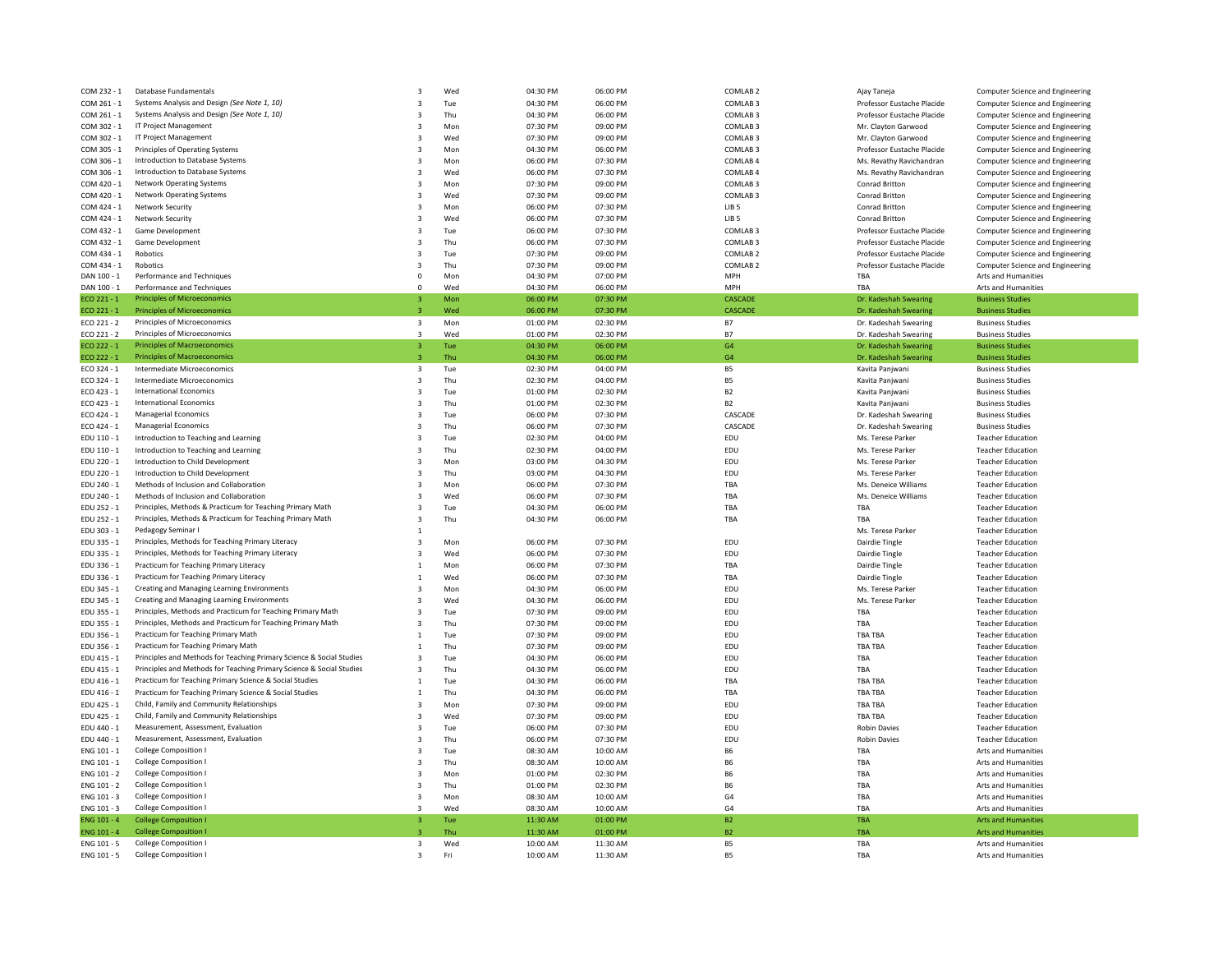| ENG 101 - 6        | College Composition I                                       | 3                       | Tue | 08:30 AM | 10:00 AM | G <sub>2</sub>      | TBA                            | Arts and Humanities                     |
|--------------------|-------------------------------------------------------------|-------------------------|-----|----------|----------|---------------------|--------------------------------|-----------------------------------------|
| ENG 101 - 6        | College Composition I                                       | 3                       | Thu | 08:30 AM | 10:00 AM | G <sub>2</sub>      | TBA                            | Arts and Humanities                     |
| ENG 101 - 7        | College Composition I                                       | 3                       | Tue | 06:00 PM | 07:30 PM | <b>B7</b>           | TBA                            | Arts and Humanities                     |
| ENG 101 - 7        | College Composition I                                       | 3                       | Thu | 06:00 PM | 07:30 PM | <b>B7</b>           | TBA                            | Arts and Humanities                     |
| ENG 101 - 8        | <b>College Composition I</b>                                | 3                       | Tue | 11:30 AM | 01:00 PM | <b>B6</b>           | TBA                            | Arts and Humanities                     |
|                    |                                                             |                         |     |          |          |                     |                                |                                         |
| ENG 101 - 8        | College Composition I                                       | 3                       | Thu | 11:30 AM | 01:00 PM | <b>B6</b>           | TBA                            | Arts and Humanities                     |
| ENG 102 - 1        | <b>College Composition II</b>                               | 3                       | Mon | 04:30 PM | 06:00 PM | <b>B1</b>           | TBA                            | Arts and Humanities                     |
| ENG 102 - 1        | College Composition II                                      | 3                       | Wed | 04:30 PM | 06:00 PM | ${\sf B1}$          | TBA                            | Arts and Humanities                     |
| ENG 102 - 2        | <b>College Composition II</b>                               | 3                       | Mon | 10:00 AM | 11:30 AM | T12                 | TBA                            | Arts and Humanities                     |
| ENG 102 - 2        | <b>College Composition II</b>                               | $\overline{3}$          | Wed | 10:00 AM | 11:30 AM | T12                 | TRA                            | Arts and Humanities                     |
| <b>ENG 102 - 3</b> | <b>College Composition II</b>                               | 3                       | Tue | 08:30 AM | 10:00 AM | <b>B5</b>           | TBA                            | <b>Arts and Humanities</b>              |
| ENG 102 - 3        | <b>College Composition II</b>                               | $\overline{3}$          | Thu | 08:30 AM | 10:00 AM | <b>B5</b>           | <b>TRA</b>                     | <b>Arts and Humanities</b>              |
| ENG 150 - 1        | Fundamentals of Speech                                      | 3                       | Tue | 10:00 AM | 11:30 AM | <b>B7</b>           | TBA                            | Arts and Humanities                     |
| ENG 150 - 1        | <b>Fundamentals of Speech</b>                               | 3                       | Thu | 10:00 AM | 11:30 AM | <b>B7</b>           | TBA                            | Arts and Humanities                     |
| ENG 201 - 1        | Caribbean Literature                                        | 3                       | Mon | 02:30 PM | 04:00 PM | <b>B7</b>           | TBA                            | Arts and Humanities                     |
| ENG 201 - 1        | Caribbean Literature                                        | 3                       | Thu | 02:30 PM | 04:00 PM | <b>B7</b>           | TBA                            | Arts and Humanities                     |
| ENG 205 - 1        | Introduction to Creative Writing                            | 3                       | Mon | 08:30 AM | 10:00 AM | G <sub>2</sub>      | TBA                            | Arts and Humanities                     |
| ENG 205 - 1        | Introduction to Creative Writing                            | 3                       | Wed | 08:30 AM | 10:00 AM | G <sub>2</sub>      | TBA                            | Arts and Humanities                     |
| ENG 211 - 1        | Caribbean Literature                                        | 3                       |     | 10:00 AM | 11:30 AM | G <sub>4</sub>      | TBA                            | Arts and Humanities                     |
|                    | Caribbean Literature                                        |                         | Tue |          |          |                     |                                |                                         |
| ENG 211 - 1        |                                                             | 3                       | Thu | 10:00 AM | 11:30 AM | G <sub>4</sub>      | TBA                            | Arts and Humanities                     |
| ENG 221 - 1        | Survey of American Literature                               | 3                       | Wed | 01:00 PM | 02:30 PM | G <sub>1</sub>      | TBA                            | Arts and Humanities                     |
| ENG 221 - 1        | Survey of American Literature                               | 3                       | Fri | 01:00 PM | 02:30 PM | G1                  | TBA                            | Arts and Humanities                     |
| ENG 231 - 1        | Introduction to Creative Writing                            | 3                       | Tue | 04:30 PM | 06:00 PM | <b>B6</b>           | TBA                            | Arts and Humanities                     |
| ENG 231 - 1        | Introduction to Creative Writing                            | 3                       | Thu | 04:30 PM | 06:00 PM | <b>B6</b>           | TBA                            | Arts and Humanities                     |
| ENG 231 - 2        | Introduction to Creative Writing                            | 3                       | Mon | 11:30 AM | 01:00 PM | G <sub>4</sub>      | TBA                            | Arts and Humanities                     |
| ENG 231 - 2        | Introduction to Creative Writing                            | 3                       | Wed | 11:30 AM | 01:00 PM | G <sub>4</sub>      | TBA                            | Arts and Humanities                     |
| ENG 301 - 1        | <b>Advanced Writing Skills</b>                              | $\overline{\mathbf{3}}$ |     |          |          |                     | TBA                            | Arts and Humanities                     |
| ENG 311 - 1        | <b>Report Writing</b>                                       | 3                       | Tue | 08:30 AM | 10:00 AM | TBA                 | Dr. Stephanie Fullerton-Cooper | Arts and Humanities                     |
| ENG 311 - 1        | <b>Report Writing</b>                                       | 3                       | Thu | 08:30 AM | 10:00 AM | TBA                 | Dr. Stephanie Fullerton-Cooper | Arts and Humanities                     |
| ENG 311 - 2        | <b>Report Writing</b>                                       | 3                       | Mon | 08:30 AM | 10:00 AM | TBA                 | <b>TBA TBA</b>                 | Arts and Humanities                     |
| ENG 311 - 2        | <b>Report Writing</b>                                       | 3                       | Wed | 08:30 AM | 10:00 AM | TBA                 | <b>TBA TBA</b>                 | Arts and Humanities                     |
| ENG 98 - 1         | <b>Advanced Writing Skills</b>                              | 0                       | Tue | 10:00 AM | 11:30 AM | G <sub>2</sub>      | TRA                            | Arts and Humanities                     |
| ENG 98 - 1         | <b>Advanced Writing Skills</b>                              | $\mathbf 0$             | Thu | 10:00 AM | 11:30 AM | G2                  | TBA                            | Arts and Humanities                     |
|                    | <b>Advanced Writing Skills</b>                              | $\Omega$                | Mon |          | 06:00 PM | G <sub>2</sub>      | TBA                            | <b>Arts and Humanities</b>              |
| ENG 98 - 2         |                                                             |                         |     | 04:30 PM |          |                     |                                |                                         |
| ENG 98 - 2         | <b>Advanced Writing Skills</b>                              | 0                       | Wed | 04:30 PM | 06:00 PM | G <sub>2</sub>      | TBA                            | Arts and Humanities                     |
| ENG 98 - 2         | <b>Advanced Writing Skills</b>                              | $\mathbf 0$             | Thu | 04:30 PM | 06:00 PM | G <sub>2</sub>      | TBA                            | Arts and Humanities                     |
| ENG 99 - 1         | Preparatory English                                         | 0                       | Mon | 01:00 PM | 02:30 PM | COMLAB <sub>2</sub> | Mrs. Patricia Ebanks           | Arts and Humanities                     |
| ENG 99 - 1         | Preparatory English                                         | $\Omega$                | Fri | 11:30 AM | 01:00 PM | COMLAB <sub>2</sub> | Mrs. Patricia Ebanks           | Arts and Humanities                     |
| ENG 99 - 2         | <b>Preparatory English</b>                                  | $\mathbf{0}$            | Mon | 08:30 AM | 10:00 AM | <b>B7</b>           | Mrs. Patricia Ebanks           | <b>Arts and Humanities</b>              |
| <b>ENG 99 - 2</b>  | <b>Preparatory English</b>                                  | $\Omega$                | Wed | 08:30 AM | 10:00 AM | B7                  | Mrs. Patricia Ebanks           | <b>Arts and Humanities</b>              |
| ENG 99 - 3         | Preparatory English                                         | $\Omega$                | Mon | 02:30 PM | 04:00 PM | ${\sf B1}$          | Mrs. Patricia Ebanks           | Arts and Humanities                     |
| ENG 99 - 3         | Preparatory English                                         | $\mathsf 0$             | Thu | 02:30 PM | 04:00 PM | <b>B1</b>           | Mrs. Patricia Ebanks           | Arts and Humanities                     |
| FNG 99 - 4         | Preparatory English                                         | $\Omega$                | Tue | 10:00 AM | 11:30 AM | <b>B6</b>           | Mrs. Patricia Ebanks           | <b>Arts and Humanities</b>              |
| ENG 99 - 4         | <b>Preparatory English</b>                                  | 0                       | Thu | 10:00 AM | 11:30 AM | <b>B6</b>           | Mrs. Patricia Ebanks           | Arts and Humanities                     |
| ENG 99 - 5         | <b>Preparatory English</b>                                  | $\mathsf 0$             | Mon | 06:00 PM | 07:30 PM | T12                 | Mrs. Patricia Ebanks           | Arts and Humanities                     |
| ENG 99 - 5         | <b>Preparatory English</b>                                  | $^{\circ}$              | Wed | 06:00 PM | 07:30 PM | T12                 | Mrs. Patricia Ebanks           | Arts and Humanities                     |
| ENT 100 - 1        | <b>Introduction to Engineering Technology</b>               | 3                       | Tue | 02:30 PM | 04:00 PM | ELEC LAB (T11)      | Mr. Steve Baker                | <b>Computer Science and Engineering</b> |
| ENT 100 - 1        | Introduction to Engineering Technology                      | 3                       | Thu | 02:30 PM | 04:00 PM | ELEC LAB (T11)      | Mr. Steve Baker                | <b>Computer Science and Engineering</b> |
| ENT 203 - 1        | Principles of Energy Systems                                | 3                       | Tue | 04:30 PM | 06:00 PM | CHEMLAB             | Mr. Steve Baker                | Computer Science and Engineering        |
| ENT 203 - 1        | Principles of Energy Systems                                | 3                       | Thu | 04:30 PM | 06:00 PM | CHEMLAB             | Mr. Steve Baker                | Computer Science and Engineering        |
| ENT 204 - 1        |                                                             | 3                       | Mon | 06:00 PM | 07:30 PM | COMLAB <sub>3</sub> |                                |                                         |
|                    | <b>Engineering Graphics</b>                                 |                         |     |          |          |                     | <b>Douglas Sterling</b>        | Computer Science and Engineering        |
| ENT 204 - 1        | <b>Engineering Graphics</b>                                 | 3                       | Wed | 06:00 PM | 07:30 PM | COMLAB <sub>3</sub> | <b>Douglas Sterling</b>        | Computer Science and Engineering        |
| ENT 210 - 1        | Civil Engineering Technology                                | 3                       | Mon | 07:30 PM | 09:00 PM | ELEC LAB (T11)      | Mr. Steve Baker                | Computer Science and Engineering        |
| ENT 210 - 1        | Civil Engineering Technology                                | 3                       | Wed | 07:30 PM | 09:00 PM | ELEC LAB (T11)      | Mr. Steve Baker                | Computer Science and Engineering        |
| ENT 225 - 1        | Civil Engineering Workshop                                  | 3                       | Mon | 04:30 PM | 06:00 PM | ELEC LAB (T11)      | <b>Douglas Sterling</b>        | Computer Science and Engineering        |
| ENT 225 - 1        | Civil Engineering Workshop                                  | $\overline{3}$          | Wed | 04:30 PM | 06:00 PM | ELEC LAB (T11)      | Douglas Sterling               | Computer Science and Engineering        |
| ENV 101 - 1        | Environmental Science                                       | 3                       | Tue | 01:00 PM | 02:30 PM | Observatory         | Dr. Deborah Beal               | Mathematics and Sciences                |
| ENV 101 - 1        | <b>Environmental Science</b>                                | $\overline{\mathbf{3}}$ | Thu | 01:00 PM | 02:30 PM | Observatory         | Dr. Deborah Beal               | Mathematics and Sciences                |
| ENV 101 - 2        | <b>Environmental Science</b>                                | 3                       | Mon | 11:30 AM | 01:00 PM | Observatory         | Dr. Deborah Beal               | Mathematics and Sciences                |
| ENV 101 - 2        | Environmental Science I                                     | $\overline{\mathbf{3}}$ | Wed | 11:30 AM | 01:00 PM | Observatory         | Dr. Deborah Beal               | Mathematics and Sciences                |
| FNV 101 - 3        | Environmental Science I                                     | $\overline{3}$          | Mon | 01:00 PM | 02:30 PM | Observatory         | Dr. Deborah Beal               | Mathematics and Sciences                |
| ENV 101 - 3        | <b>Environmental Science</b>                                | $\overline{3}$          | Wed | 01:00 PM | 02:30 PM | Observatory         | Dr. Deborah Beal               | Mathematics and Sciences                |
| ENV 101 - T        | <b>Environmental Science I</b>                              | з                       |     |          |          | <b>ONLINE</b>       | Dr. Deborah Beal               | <b>Mathematics and Sciences</b>         |
| ENV 105 - 1        | Introduction to Sustainability, Energy and Waste Management | $\overline{\mathbf{3}}$ | Tue | 10:00 AM | 11:30 AM | B <sub>2</sub>      | <b>Roydell Carter</b>          | <b>Mathematics and Sciences</b>         |
|                    |                                                             |                         |     | 10:00 AM | 11:30 AM | B <sub>2</sub>      |                                | <b>Mathematics and Sciences</b>         |
| ENV 105 - 1        | Introduction to Sustainability, Energy and Waste Management |                         | Thu |          |          | B <sub>2</sub>      | <b>Roydell Carter</b>          |                                         |
| ENV 105 - 2        | Introduction to Sustainability, Energy and Waste Management | 3                       | Tue | 04:30 PM | 06:00 PM |                     | Roydell Carter                 | Mathematics and Sciences                |
| ENV 105 - 2        | Introduction to Sustainability, Energy and Waste Management | 3                       | Thu | 04:30 PM | 06:00 PM | B <sub>2</sub>      | <b>Roydell Carter</b>          | Mathematics and Sciences                |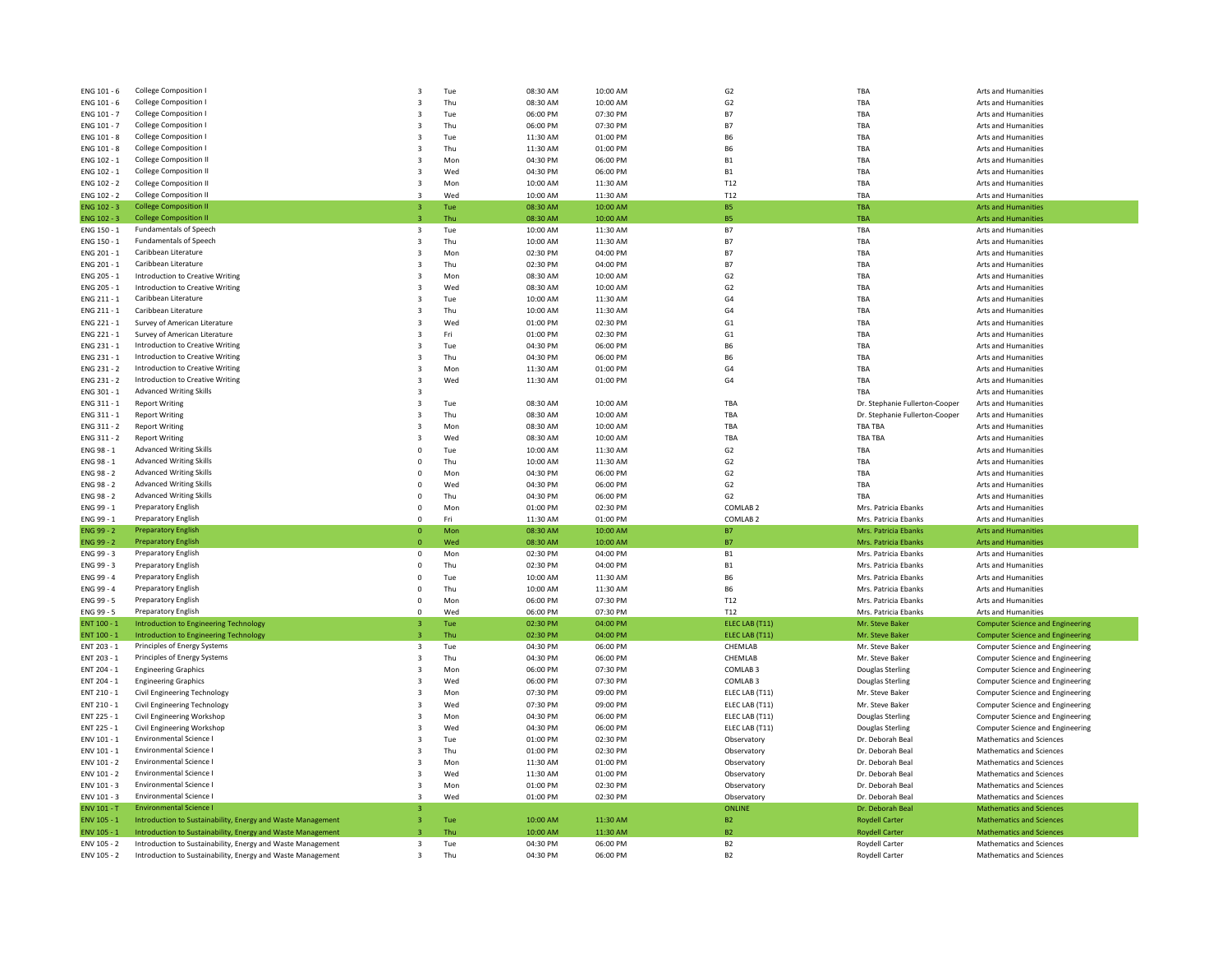| ENV 203 - 1  | Introduction to Marine Science I (formerly ENV 201)                    | 3<br>Tue                       | 11:30 AM | 01:00 PM | Observatory       | Dr. Deborah Beal          | <b>Mathematics and Sciences</b>      |
|--------------|------------------------------------------------------------------------|--------------------------------|----------|----------|-------------------|---------------------------|--------------------------------------|
| ENV 203 - 1  | Introduction to Marine Science I (formerly ENV 201)                    | Thu<br>3                       | 11:30 AM | 01:00 PM | Observatory       | Dr. Deborah Beal          | Mathematics and Sciences             |
| FIN 250 - 1  | <b>Introduction to Banking</b>                                         | Mon<br>$\mathbf{3}$            | 06:00 PM | 07:30 PM | <b>B6</b>         | Dr. Annette Murphy        | <b>Business Studies</b>              |
| FIN 250 - 1  | <b>Introduction to Banking</b>                                         | Wed<br>3                       | 06:00 PM | 07:30 PM | <b>B6</b>         | Dr. Annette Murphy        | <b>Business Studies</b>              |
| FIN 301 - 1  | <b>Financial Management</b>                                            | Tue<br>3                       | 07:30 PM | 09:00 PM | T <sub>12</sub>   | Dr. Kadeshah Swearing     | <b>Business Studies</b>              |
| FIN 301 - 1  | <b>Financial Management</b>                                            | Thu                            | 07:30 PM | 09:00 PM | T <sub>12</sub>   | Dr. Kadeshah Swearing     | <b>Business Studies</b>              |
| FIN 302 - 1  | Financial Markets and Institutions (See Note 1, 10)                    | Mon<br>3                       | 06:00 PM | 07:30 PM | B <sub>2</sub>    | Kavita Panjwani           | <b>Business Studies</b>              |
|              |                                                                        |                                |          |          |                   |                           |                                      |
| FIN 302 - 1  | Financial Markets and Institutions (See Note 1, 10)                    | 3<br>Wed                       | 06:00 PM | 07:30 PM | B <sub>2</sub>    | Kavita Panjwani           | <b>Business Studies</b>              |
| FIN 303 - 1  | <b>International Finance</b>                                           | 3<br>Mon                       | 07:30 PM | 09:00 PM | <b>B6</b>         | Kavita Panjwani           | <b>Business Studies</b>              |
| FIN 303 - 1  | <b>International Finance</b>                                           | 3<br>Wed                       | 07:30 PM | 09:00 PM | <b>B6</b>         | Kavita Panjwani           | <b>Business Studies</b>              |
| FIN 403 - 1  | Investments                                                            | $\overline{3}$<br>Tue          | 06:00 PM | 07:30 PM | B1                | Kavita Panjwani           | <b>Business Studies</b>              |
| FIN 403 - 1  | Investments                                                            | 3<br>Thu                       | 06:00 PM | 07:30 PM | B1                | Kavita Panjwani           | <b>Business Studies</b>              |
| FIN 444 - 1  | Independent Study in Finance (CFA Research Challenge) (See Note 1, 10) | 3<br>Mon                       | 04:30 PM | 06:00 PM | B1                | Kavita Panjwani           | <b>Business Studies</b>              |
| FIN 444 - 1  | Independent Study in Finance (CFA Research Challenge) (See Note 1, 10) | $\mathbf{R}$<br>Wed            | 04:30 PM | 06:00 PM | <b>B1</b>         | Kavita Panjwani           | <b>Business Studies</b>              |
| HIS 120 - 1  | <b>Caymanian Society</b>                                               | Tue<br>$\overline{3}$          | 04:30 PM | 06:00 PM | <b>B4</b>         | Dr. Christopher Williams  | <b>Social Sciences</b>               |
| HIS 120 - 1  | <b>Caymanian Society</b>                                               | $\overline{3}$<br>Thu          | 04:30 PM | 06:00 PM | <b>B4</b>         | Dr. Christopher Williams  | <b>Social Sciences</b>               |
| HIS 121 - 1  | Survey of Caribbean History                                            | Mon<br>3                       | 01:00 PM | 02:30 PM | <b>B2</b>         | <b>TBA</b>                | <b>Social Sciences</b>               |
| HIS 121 - 1  | <b>Survey of Caribbean History</b>                                     | Fri<br>$\overline{3}$          | 11:30 AM | 01:00 PM | <b>B5</b>         | <b>TBA</b>                | <b>Social Sciences</b>               |
|              |                                                                        |                                |          |          |                   |                           |                                      |
| HIS 121 - 2  | Survey of Caribbean History                                            | Mon<br>3                       | 06:00 PM | 07:30 PM | <b>B6</b>         | TBA                       | Social Sciences                      |
| HIS 121 - 2  | Survey of Caribbean History                                            | 3<br>Wed                       | 06:00 PM | 07:30 PM | <b>B6</b>         | TBA                       | Social Sciences                      |
| HIS 210 - 1  | Survey of Caribbean Civilisation                                       | 3<br>Mon                       | 01:00 PM | 02:30 PM | TBA               | Dr. Christopher Williams  | Social Sciences                      |
| HIS 210 - 1  | Survey of Caribbean Civilisation                                       | Fri<br>$\overline{3}$          | 11:30 AM | 01:00 PM | TBA               | Dr. Christopher Williams  | <b>Social Sciences</b>               |
| HIS 210 - 2  | Survey of Caribbean Civilisation                                       | 3<br>Mon                       | 06:00 PM | 07:30 PM | TBA               | Dr. Christopher Williams  | Social Sciences                      |
| HIS 210 - 2  | Survey of Caribbean Civilisation                                       | 3<br>Wed                       | 06:00 PM | 07:30 PM | TBA               | Dr. Christopher Williams  | Social Sciences                      |
| HOS 045 - 1  | Hospitality and Tourism Industry                                       | 0<br>Mon                       | 08:30 AM | 11:30 AM |                   | Ms. Tanique Dunbar        | School of Hospitality Studies        |
| HOS 045 - 1  | Hospitality and Tourism Industry                                       | $\mathbf 0$<br>Fri             | 11:30 AM | 01:30 PM |                   | Ms. Tanique Dunbar        | School of Hospitality Studies        |
| HOS 086 - 1  | Food Safety and Sanitation                                             | 0<br>Wed                       | 08:30 AM | 10:00 AM |                   | Derrick Williams          | School of Hospitality Studies        |
| HOS 086 - 2  | Food Safety and Sanitation                                             | Wed<br>0                       | 10:00 AM | 11:00 AM |                   | Derrick Williams          | School of Hospitality Studies        |
| HOS 106 - 1  | <b>Introduction to Hospitality</b>                                     | Tue<br>3                       | 08:30 AM | 10:00 AM | <b>B7</b>         | Ms. Tanique Dunbar        | <b>School of Hospitality Studies</b> |
|              | <b>Introduction to Hospitality</b>                                     |                                |          |          |                   |                           |                                      |
| HOS 106 - 1  |                                                                        | Thu<br>3                       | 08:30 AM | 10:00 AM | <b>B7</b>         | Ms. Tanique Dunbar        | <b>School of Hospitality Studies</b> |
| HOS 107 - 1  | <b>Food Safety and Sanitation</b>                                      | Tue<br>$\overline{2}$          | 11:30 AM | 01:00 PM | G <sub>2</sub>    | Ms. Tanique Dunbar        | <b>School of Hospitality Studies</b> |
| HOS 107 - 1  | <b>Food Safety and Sanitation</b>                                      | Thu                            | 11:30 AM | 01:00 PM | G <sub>2</sub>    | Ms. Tanique Dunbar        | <b>School of Hospitality Studies</b> |
| HOS 215 - 1  | <b>Elements of Economics</b>                                           | 3<br>Tue                       | 02:30 PM | 04:00 PM | G2                | TBA                       | School of Hospitality Studies        |
| HOS 215 - 1  | <b>Elements of Economics</b>                                           | 3<br>Fri                       | 02:30 PM | 04:00 PM | G <sub>2</sub>    | TBA                       | School of Hospitality Studies        |
| HOS 221 - 1  | Introduction to Hotel Operations and Management                        | Wed<br>$\overline{\mathbf{3}}$ | 10:00 AM | 11:30 AM | G1                | <b>Brooke Meyer</b>       | School of Hospitality Studies        |
| HOS 221 - 1  | Introduction to Hotel Operations and Management                        | 3<br>Fri                       | 10:00 AM | 11:30 AM | G <sub>1</sub>    | <b>Brooke Meyer</b>       | School of Hospitality Studies        |
| HOS 252 - 1  | <b>Hospitality Financial Accounting</b>                                | $\overline{3}$<br>Mon          | 07:30 PM | 09:00 PM | G <sub>1</sub>    | Ms. Maureen Robinson      | School of Hospitality Studies        |
| HOS 252 - 1  | <b>Hospitality Financial Accounting</b>                                | 3<br>Wed                       | 07:30 PM | 09:00 PM | G <sub>1</sub>    | Ms. Maureen Robinson      | School of Hospitality Studies        |
| HOS 256 - 1  | Hospitality Supervision and Leadership                                 | $\overline{3}$<br>Mon          | 08:30 AM | 10:00 AM | <b>B4</b>         | Mrs. Nordia England-Prout | School of Hospitality Studies        |
| HOS 256 - 1  | Hospitality Supervision and Leadership                                 | Wed<br>$\mathbf{3}$            | 08:30 AM | 10:00 AM | <b>B4</b>         | Mrs. Nordia England-Prout | School of Hospitality Studies        |
| HRM 301 - 1  | Strategic Human Resource Management (See Note 1, 10)                   | Mon                            | 06:00 PM | 07:30 PM | <b>B4</b>         | <b>TBA</b>                | <b>Business Studies</b>              |
|              |                                                                        |                                |          |          |                   |                           |                                      |
| HRM 301 - 1  | Strategic Human Resource Management (See Note 1, 10)                   | Wed                            | 06:00 PM | 07:30 PM | <b>B4</b>         | TBA                       | <b>Business Studies</b>              |
| HRM 401 - 1  | Performance Management (See Note 1, 10)                                | Tue<br>$\mathbf{3}$            | 06:00 PM | 07:30 PM | G1                | <b>Liz Smith</b>          | <b>Business Studies</b>              |
| HRM 401 - 1  | Performance Management (See Note 1, 10)                                | Thu                            | 06:00 PM | 07:30 PM | G1                | Liz Smith                 | <b>Business Studies</b>              |
| MAT 100 - 1  | Introductory Algebra and Geometry                                      | Tue<br>3                       | 11:30 AM | 01:00 PM | <b>B1</b>         | Mrs. Natalee Knoop-Ebanks | Mathematics and Sciences             |
| MAT 100 - 1  | Introductory Algebra and Geometry                                      | 3<br>Thu                       | 11:30 AM | 01:00 PM | B1                | Mrs. Natalee Knoop-Ebanks | Mathematics and Sciences             |
| MAT 100 - 2  | Introductory Algebra and Geometry                                      | 3<br>Wed                       | 10:00 AM | 11:30 AM | <b>B1</b>         | Mrs. Natalee Knoop-Ebanks | Mathematics and Sciences             |
| MAT 100 - 2  | Introductory Algebra and Geometry                                      | Fri<br>3                       | 10:00 AM | 11:30 AM | <b>B1</b>         | Mrs. Natalee Knoop-Ebanks | <b>Mathematics and Sciences</b>      |
| MAT 100 - 3  | Introductory Algebra and Geometry                                      | 3<br>Mon                       | 10:00 AM | 11:30 AM | B <sub>2</sub>    | Mrs. Tracey Hargrave      | Mathematics and Sciences             |
| MAT 100 - 3  | Introductory Algebra and Geometry                                      | Wed<br>3                       | 10:00 AM | 11:30 AM | B <sub>2</sub>    | Mrs. Tracey Hargrave      | Mathematics and Sciences             |
|              |                                                                        | 3                              |          | 04:00 PM | B1                |                           |                                      |
| MAT 100 - 4  | Introductory Algebra and Geometry                                      | Tue<br>$\mathbf{R}$            | 02:30 PM |          |                   | Aiden Walters             | Mathematics and Sciences             |
| MAT 100 - 4  | Introductory Algebra and Geometry                                      | Thu                            | 02:30 PM | 04:00 PM | B1                | Aiden Walters             | Mathematics and Sciences             |
| MAT 105 - 1  | College Algebra                                                        | Mon<br>3                       | 10:00 AM | 11:30 AM | <b>B4</b>         | Dr. Emilia Andaya         | <b>Mathematics and Sciences</b>      |
| MAT 105 - 1  | <b>College Algebra</b>                                                 | Wed<br>$\overline{3}$          | 10:00 AM | 11:30 AM | <b>B4</b>         | Dr. Emilia Andava         | <b>Mathematics and Sciences</b>      |
| MAT 105 - 2  | College Algebra                                                        | 3<br>Tue                       | 10:00 AM | 11:30 AM | B1                | Dr. Emilia Andaya         | Mathematics and Sciences             |
| MAT 105 - 2  | College Algebra                                                        | Thu<br>$\overline{\mathbf{3}}$ | 10:00 AM | 11:30 AM | <b>B1</b>         | Dr. Emilia Andaya         | Mathematics and Sciences             |
| MAT 105 - 3  | College Algebra                                                        | 3<br>Mon                       | 06:00 PM | 07:30 PM | B1                | Mr. Emerald Mohammed      | Mathematics and Sciences             |
| MAT 105 - 3  | College Algebra                                                        | 3<br>Wed                       | 06:00 PM | 07:30 PM | <b>B1</b>         | Mr. Emerald Mohammed      | Mathematics and Sciences             |
| MAT 105 - BR | College Algebra                                                        | 3<br>Mon                       | 06:00 PM | 07:30 PM | BRAC <sub>1</sub> | Sharine Swaby             | Mathematics and Sciences             |
| MAT 105 - BR | College Algebra                                                        | 3<br>Wed                       | 06:00 PM | 07:30 PM | BRAC <sub>1</sub> | Sharine Swaby             | Mathematics and Sciences             |
| MAT 106 - 1  | College Algebra for Science and Technology                             | 3<br>Tue                       | 11:30 AM | 01:00 PM | <b>B7</b>         | Mrs. Tracey Hargrave      | Mathematics and Sciences             |
|              | College Algebra for Science and Technology                             | $\overline{\mathbf{3}}$        |          |          |                   |                           |                                      |
| MAT 106 - 1  |                                                                        | Thu                            | 11:30 AM | 01:00 PM | <b>B7</b>         | Mrs. Tracey Hargrave      | Mathematics and Sciences             |
| MAT 106 - 2  | College Algebra for Science and Technology                             | Mon<br>3                       | 11:30 AM | 01:00 PM | <b>B2</b>         | Mrs. Tracey Hargrave      | <b>Mathematics and Sciences</b>      |
| MAT 106 - 2  | College Algebra for Science and Technology                             | Wed                            | 11:30 AM | 01:00 PM | B <sub>2</sub>    | Mrs. Tracey Hargrave      | <b>Mathematics and Sciences</b>      |
| MAT 106 - 3  | College Algebra for Science and Technology                             | 3<br>Tue                       | 06:00 PM | 07:30 PM | B <sub>5</sub>    | Dericka Ebanks            | Mathematics and Sciences             |
| MAT 106 - 3  | College Algebra for Science and Technology                             | Thu<br>3                       | 06:00 PM | 07:30 PM | <b>B5</b>         | Dericka Ebanks            | Mathematics and Sciences             |
| MAT 111 - 1  | <b>Introduction to Statistics</b>                                      | Mon                            | 08:30 AM | 10:00 AM | B <sub>2</sub>    | Dr. Emilia Andaya         | <b>Mathematics and Sciences</b>      |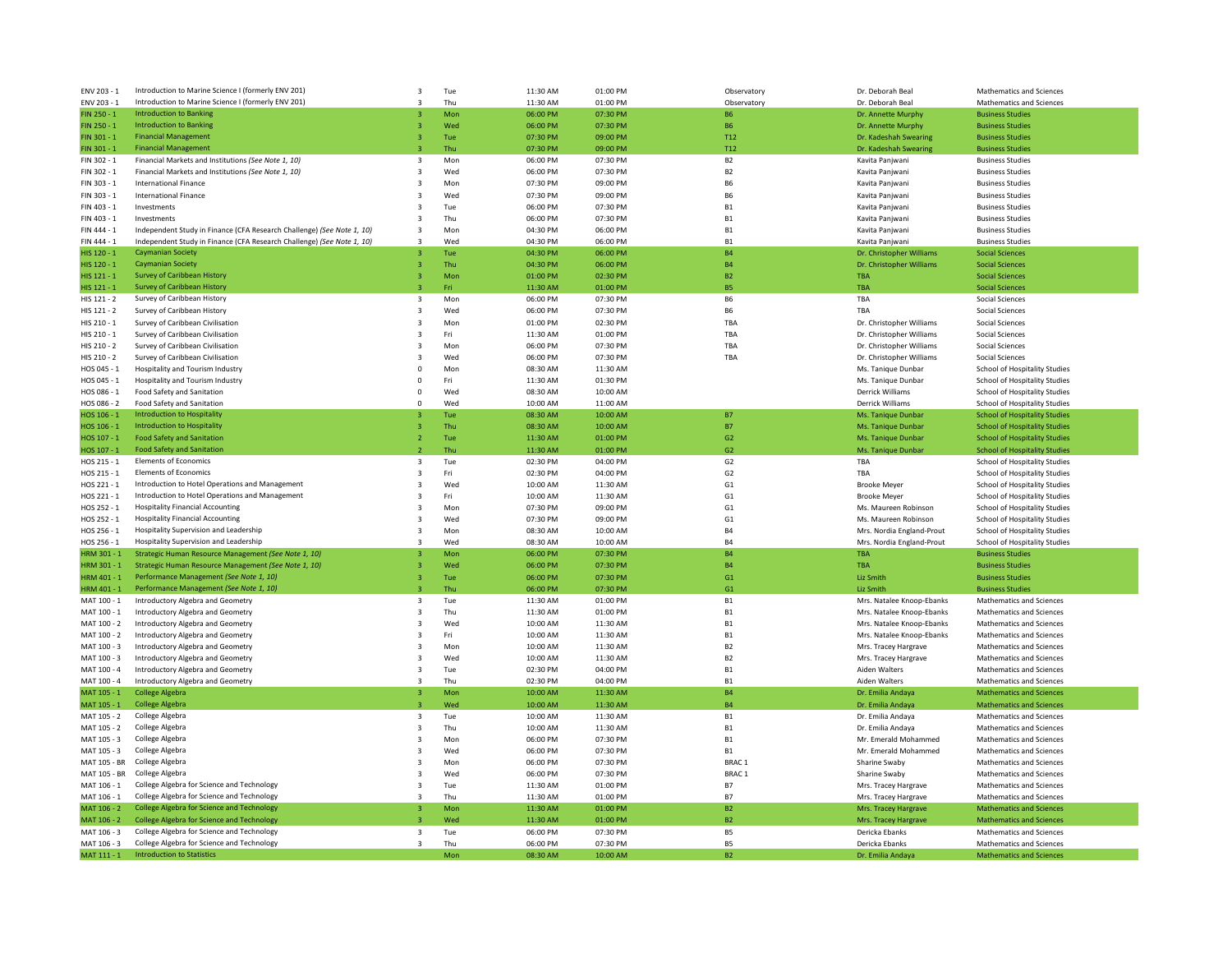| MAT 111 - 1 | <b>Introduction to Statistics</b>                        |                          | Wed | 08:30 AM | 10:00 AM | <b>B2</b>           | Dr. Emilia Andaya         | <b>Mathematics and Sciences</b> |
|-------------|----------------------------------------------------------|--------------------------|-----|----------|----------|---------------------|---------------------------|---------------------------------|
| MAT 221 - 1 | Calculus with Analytical Geometry                        | $\overline{4}$           | Tue | 01:00 PM | 02:30 PM | CASCADE             | Mrs. Tracey Hargrave      | Mathematics and Sciences        |
| MAT 221 - 1 | Calculus with Analytical Geometry                        | $\overline{4}$           | Thu | 01:00 PM | 02:30 PM | CASCADE             | Mrs. Tracey Hargrave      | Mathematics and Sciences        |
| MAT 221 - 2 | Calculus with Analytical Geometry                        | $\overline{4}$           | Mon | 01:00 PM | 02:30 PM | CASCADE             | Mrs. Tracey Hargrave      | Mathematics and Sciences        |
| MAT 221 - 2 | Calculus with Analytical Geometry                        | $\Delta$                 | Wed | 01:00 PM | 02:30 PM | CASCADE             | Mrs. Tracey Hargrave      | Mathematics and Sciences        |
| MAT 233 - 1 | <b>Probability and Statistics</b>                        | $\overline{3}$           | Mon | 04:30 PM | 06:00 PM | CASCADE             | Mrs. Natalee Knoop-Ebanks | Mathematics and Sciences        |
| MAT 233 - 1 | <b>Probability and Statistics</b>                        | २                        | Wed | 04:30 PM | 06:00 PM | CASCADE             | Mrs. Natalee Knoop-Ebanks | Mathematics and Sciences        |
| MAT 233 - 2 | <b>Probability and Statistics</b>                        | $\overline{3}$           | Tue | 01:00 PM | 02:30 PM | G4                  | Mrs. Natalee Knoop-Ebanks | <b>Mathematics and Sciences</b> |
| MAT 233 - 2 | <b>Probability and Statistics</b>                        | $\overline{\mathbf{3}}$  | Thu | 01:00 PM | 02:30 PM | G <sub>4</sub>      | Mrs. Natalee Knoop-Ebanks | <b>Mathematics and Sciences</b> |
| MAT 260 - 1 | <b>Discrete Mathematics</b>                              | 3                        | Mon | 02:30 PM | 04:00 PM | B <sub>2</sub>      | Mrs. Natalee Knoop-Ebanks | Mathematics and Sciences        |
| MAT 260 - 1 | <b>Discrete Mathematics</b>                              | 3                        | Wed | 02:30 PM | 04:00 PM | <b>B2</b>           | Mrs. Natalee Knoop-Ebanks | Mathematics and Sciences        |
|             |                                                          |                          |     |          |          |                     |                           |                                 |
| MAT 311 - 1 | <b>Quantitative Methods</b>                              | 3                        | Tue | 07:30 PM | 09:00 PM | COMLAB <sub>1</sub> | Mrs. Tracey Hargrave      | Mathematics and Sciences        |
| MAT 311 - 1 | <b>Quantitative Methods</b>                              | 3                        | Thu | 07:30 PM | 09:00 PM | COMLAB <sub>1</sub> | Mrs. Tracey Hargrave      | Mathematics and Sciences        |
| MAT 98 - 1  | <b>Foundation Mathematics</b>                            | 0                        | Tue | 04:30 PM | 06:00 PM | G <sub>2</sub>      | Mr. Emerald Mohammed      | Mathematics and Sciences        |
| MAT 98 - 1  | <b>Foundation Mathematics</b>                            | $\Omega$                 | Thu | 04:30 PM | 06:00 PM | G2                  | Mr. Emerald Mohammed      | Mathematics and Sciences        |
| MAT 99 - 1  | <b>Preparatory Mathematics</b>                           | $\mathbf{0}$             | Tue | 08:30 AM | 10:00 AM | <b>B4</b>           | Dr. Emilia Andaya         | <b>Mathematics and Sciences</b> |
| MAT 99 - 1  | <b>Preparatory Mathematics</b>                           | $\mathbf{0}$             | Thu | 08:30 AM | 10:00 AM | <b>B4</b>           | Dr. Emilia Andaya         | <b>Mathematics and Sciences</b> |
| MAT 99 - 2  | <b>Preparatory Mathematics</b>                           | $^{\circ}$               | Tue | 01:00 PM | 02:30 PM | <b>B7</b>           | Dr. Emilia Andaya         | Mathematics and Sciences        |
| MAT 99 - 2  | <b>Preparatory Mathematics</b>                           | $^{\circ}$               | Thu | 01:00 PM | 02:30 PM | <b>B7</b>           | Dr. Emilia Andaya         | <b>Mathematics and Sciences</b> |
| MGT 201 - 1 | <b>Introduction to Management</b>                        | 3                        | Mon | 04:30 PM | 06:00 PM | G2                  | <b>Suzette Hislop</b>     | <b>Business Studies</b>         |
| MGT 201 - 1 | <b>Introduction to Management</b>                        |                          | Wed | 04:30 PM | 06:00 PM | G2                  | <b>Suzette Hislop</b>     | <b>Business Studies</b>         |
| MGT 260 - 1 | <b>HR Management</b>                                     |                          | Mon | 01:00 PM | 02:30 PM | G <sub>2</sub>      | <b>TRA</b>                | <b>Business Studies</b>         |
| MGT 260 - 1 | <b>HR Management</b>                                     |                          | Wed | 01:00 PM | 02:30 PM | G2                  | <b>TBA</b>                | <b>Business Studies</b>         |
| MGT 331 - 1 | <b>Organisational Behaviour</b>                          |                          | Mon | 07:30 PM | 09:00 PM | <b>B1</b>           | Dr. Annette Murphy        | <b>Business Studies</b>         |
| MGT 331 - 1 | <b>Organisational Behaviour</b>                          |                          | Wed | 07:30 PM | 09:00 PM | B1                  | Dr. Annette Murphy        | <b>Business Studies</b>         |
| MGT 405 - 1 | <b>Operations Management</b>                             |                          | Mon | 06:00 PM | 07:30 PM | <b>COMLAB4</b>      | Mr. Linval Johnson        | <b>Business Studies</b>         |
| MGT 405 - 1 | <b>Operations Management</b>                             |                          | Wed | 06:00 PM | 07:30 PM | <b>COMLAB4</b>      | Mr. Linval Johnson        | <b>Business Studies</b>         |
| MGT 431 - 1 | Strategic Management and Marketing (See Note 1, 10)      |                          | Tue | 06:00 PM | 07:30 PM | <b>COMLAB1</b>      | Dr. Annette Murphy        | <b>Business Studies</b>         |
| MGT 431 - 1 | Strategic Management and Marketing (See Note 1, 10)      |                          | Thu | 06:00 PM | 07:30 PM | <b>COMLAB1</b>      | Dr. Annette Murphy        | <b>Business Studies</b>         |
| MGT 432 - 1 | <b>Business Ethics</b>                                   |                          | Tue | 04:30 PM | 06:00 PM | CASCADE             | Dr. Annette Murphy        | <b>Business Studies</b>         |
| MGT 432 - 1 | <b>Business Ethics</b>                                   |                          | Thu | 04:30 PM | 06:00 PM | CASCADE             |                           |                                 |
|             |                                                          |                          |     |          |          |                     | Dr. Annette Murphy        | <b>Business Studies</b>         |
| MGT 434 - 1 | Talent Management (See Note 1, 10)                       |                          | Mon | 07:30 PM | 09:00 PM | <b>B4</b>           | <b>TBA</b>                | <b>Business Studies</b>         |
| MGT 434 - 1 | Talent Management (See Note 1, 10)                       |                          | Wed | 07:30 PM | 09:00 PM | <b>B4</b>           | <b>TRA</b>                | <b>Business Studies</b>         |
| MKT 200 - 1 | Principles of Marketing (See Note 1, 10)                 | $\overline{\mathbf{3}}$  | Tue | 06:00 PM | 07:30 PM | B <sub>2</sub>      | Ms. Susanne Palmer        | <b>Business Studies</b>         |
| MKT 200 - 1 | Principles of Marketing (See Note 1, 10)                 | $\overline{3}$           | Thu | 06:00 PM | 07:30 PM | <b>B2</b>           | Ms. Susanne Palmer        | <b>Business Studies</b>         |
| MKT 200 - 2 | Principles of Marketing (See Note 1, 10)                 | $\overline{3}$           | Mon | 02:30 PM | 04:00 PM | CASCADE             | Ms. Susanne Palmer        | <b>Business Studies</b>         |
| MKT 200 - 2 | Principles of Marketing (See Note 1, 10)                 | $\overline{3}$           | Thu | 02:30 PM | 04:00 PM | CASCADE             | Ms. Susanne Palmer        | <b>Business Studies</b>         |
| MKT 301 - 1 | Integrated Marketing Communications (See Note 1, 10)     |                          | Mon | 04:30 PM | 06:00 PM | <b>B4</b>           | <b>TRA</b>                | <b>Business Studies</b>         |
| MKT 301 - 1 | Integrated Marketing Communications (See Note 1, 10)     |                          | Wed | 04:30 PM | 06:00 PM | <b>B4</b>           | TBA                       | <b>Business Studies</b>         |
| MKT 304 - 1 | <b>Consumer Behaviour</b>                                |                          | Tue | 07:30 PM | 09:00 PM | <b>B6</b>           | <b>TBA</b>                | <b>Business Studies</b>         |
| MKT 304 - 1 | <b>Consumer Behaviour</b>                                |                          | Thu | 07:30 PM | 09:00 PM | <b>B6</b>           | <b>TBA</b>                | <b>Business Studies</b>         |
| MKT 402 - 1 | <b>Marketing Research</b>                                |                          | Tue | 06:00 PM | 07:30 PM | <b>COMLAB4</b>      | O'Dayne Plummer           | <b>Business Studies</b>         |
| MKT 402 - 1 | <b>Marketing Research</b>                                |                          | Thu | 06:00 PM | 07:30 PM | <b>COMLAB4</b>      | O'Dayne Plummer           | <b>Business Studies</b>         |
| MKT 406 - 1 | International Business and Marketing (See Note 1, 10)    | -3                       | Mon | 04:30 PM | 06:00 PM | <b>COMLAB1</b>      | <b>TBA</b>                | <b>Business Studies</b>         |
| MKT 406 - 1 | International Business and Marketing (See Note 1, 10)    |                          | Wed | 04:30 PM | 06:00 PM | <b>COMLAB</b>       | <b>TBA</b>                | <b>Business Studies</b>         |
| MUS 104 - 1 | Mixed Choir                                              |                          | Tue | 02:30 PM | 04:00 PM | MPH                 | TBA                       | Arts and Humanities             |
| MUS 104 - 1 | Mixed Choir                                              |                          | Fri | 02:30 PM | 04:00 PM | MPH                 | TBA                       | Arts and Humanities             |
| MUS 105 - 1 | Steel Pan                                                |                          | Mon | 02:30 PM | 04:00 PM | MPH                 | TBA                       | Arts and Humanities             |
| MUS 105 - 1 | Steel Pan                                                |                          | Thu | 02:30 PM | 04:00 PM | <b>MPH</b>          | TRA                       | Arts and Humanities             |
| MUS 201 - 1 | Music Notation and Music Appreciation (once a year)      | $\overline{\mathbf{3}}$  | Wed | 10:00 AM | 11:30 AM | MPH                 | TBA                       | Arts and Humanities             |
| MUS 201 - 1 | Music Notation and Music Appreciation (once a year)      | $\mathbf{3}$             | Fri | 10:00 AM | 11:30 AM | MPH                 | TRA                       | Arts and Humanities             |
|             |                                                          |                          |     |          |          |                     |                           |                                 |
| NUR 203 - 1 | Health Assessment (See Note 2)                           | 3                        | Mon | 01:00 PM | 04:00 PM | N1                  | Millicent Allen           | School of Nursing               |
| NUR 203 - 1 | Health Assessment (See Note 2)                           | $\overline{3}$           | Tue | 08:30 AM | 12:00 PM | N1                  | Millicent Allen           | School of Nursing               |
| NUR 203 - 1 | Health Assessment (See Note 2)                           | 3                        | Tue | 02:30 PM | 06:00 PM | N1                  | Millicent Allen           | School of Nursing               |
| NUR 204 - 1 | Patient & Health Care Worker Safety (See Note 2)         | 3                        | Wed | 08:30 AM | 12:00 PM | N1                  | Millicent Allen           | School of Nursing               |
| NUR 204 - 1 | Patient & Health Care Worker Safety (See Note 2)         | 3                        | Thu | 01:00 PM | 04:00 PM | N1                  | Millicent Allen           | School of Nursing               |
| NUR 204 - 1 | Patient & Health Care Worker Safety (See Note 2)         | $\overline{3}$           | Fri | 01:00 PM | 02:30 PM | N1                  | Millicent Allen           | School of Nursing               |
| NUR 205 - 1 | First Aid & Basic Life Support (See Note 2)              | $\overline{\phantom{a}}$ | Thu | 08:30 AM | 12:00 PM | N1                  | Quida Johnson             | School of Nursing               |
| NUR 205 - 1 | First Aid & Basic Life Support (See Note 2)              | $\mathcal{P}$            | Fri | 08:30 AM | 12:00 PM | N1                  | Quida Johnson             | School of Nursing               |
| NUR 214 - 1 | Community Health (see note 2)                            | ्र                       | Mon | 08:30 AM | 12:00 PM | N1                  | Millicent Allen           | School of Nursing               |
| NUR 214 - 1 | Community Health (see note 2)                            | $\overline{3}$           | Wed | 01:00 PM | 02:30 PM | N1                  | Millicent Allen           | School of Nursing               |
| NUR 215 - 1 | Community Health Nursing Clinical Practicum (See Note 3) | $\overline{\mathbf{z}}$  | Mon | 08:00 AM | 04:00 PM | Off campus          | Millicent Allen           | School of Nursing               |
| NUR 215 - 1 | Community Health Nursing Clinical Practicum (See Note 3) | $\overline{3}$           | Tue | 08:00 AM | 04:00 PM | Off campus          | Millicent Allen           | School of Nursing               |
| NUR 215 - 1 | Community Health Nursing Clinical Practicum (See Note 3) | $\overline{3}$           | Wed | 08:00 AM | 04:00 PM | Off campus          | Millicent Allen           | School of Nursing               |
| NUR 215 - 1 | Community Health Nursing Clinical Practicum (See Note 3) | $\overline{3}$           | Thu | 08:00 AM | 04:00 PM | Off campus          | Millicent Allen           | School of Nursing               |
| NUR 215 - 1 | Community Health Nursing Clinical Practicum (See Note 3) | $\overline{3}$           | Fri | 08:00 AM | 04:00 PM | Off campus          | Millicent Allen           | <b>School of Nursing</b>        |
| NUR 305 - 1 | Adult Health Nursing (See Note 4)                        | 6                        | Mon | 08:30 AM | 04:30 PM | N2                  | Jusene Brown              | School of Nursing               |
|             |                                                          |                          |     |          |          |                     |                           |                                 |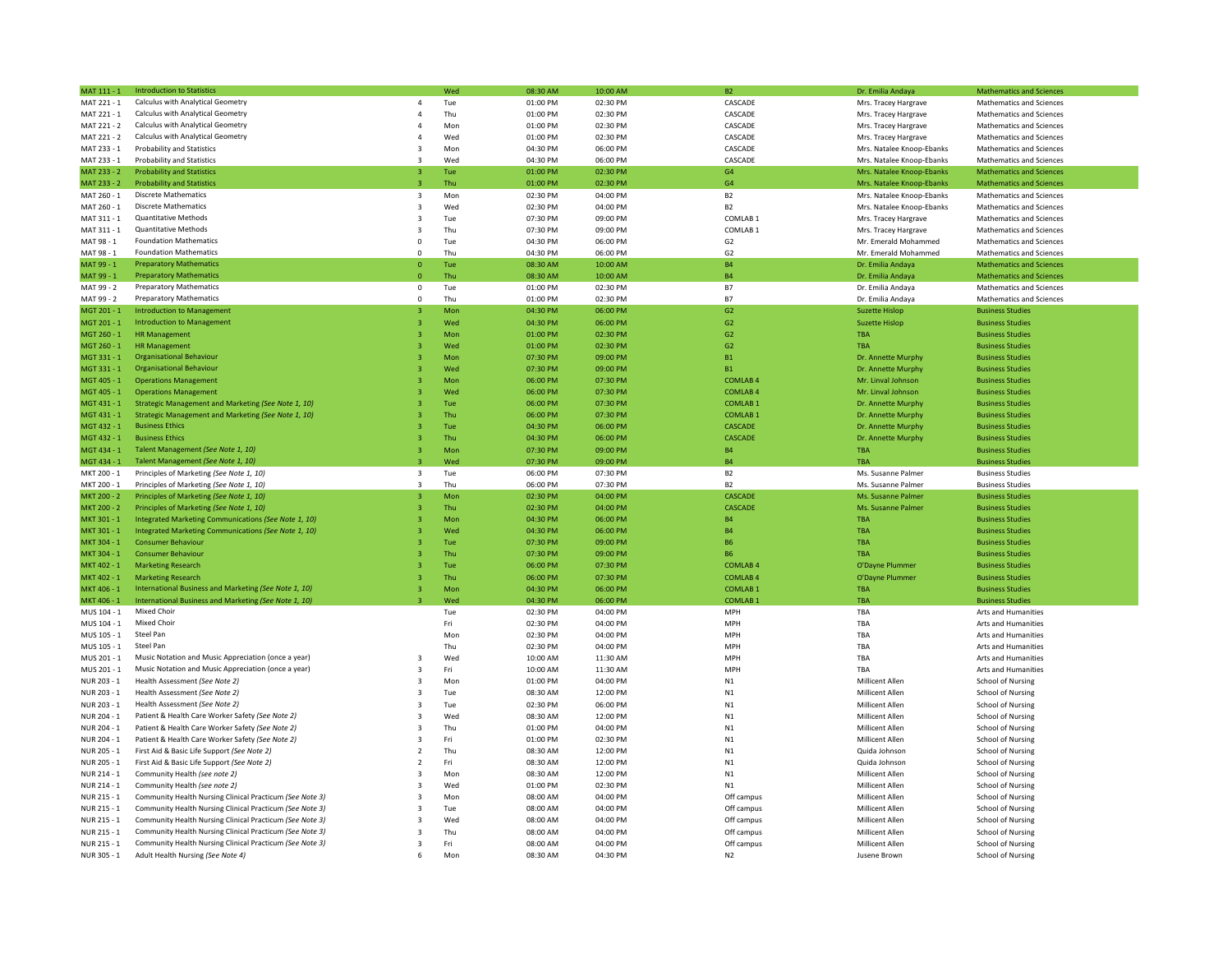| NUR 305 - 1                | Adult Health Nursing (See Note 4)                                          | 6                       | Tue        | 08:30 AM             | 04:30 PM             | N <sub>2</sub> | Jusene Brown                                     | <b>School of Nursing</b>                  |
|----------------------------|----------------------------------------------------------------------------|-------------------------|------------|----------------------|----------------------|----------------|--------------------------------------------------|-------------------------------------------|
| NUR 305 - 1                | Adult Health Nursing (See Note 4)                                          | 6                       | Thu        | 08:30 AM             | 04:30 PM             | N <sub>2</sub> | Jusene Browr                                     | School of Nursing                         |
| NUR 306 - 1                | Adult Health Nursing Practicum (See Note 5)                                | 6                       | Mon        | 07:00 AM             | 03:00 PM             | Off campus     | Jusene Brown                                     | <b>School of Nursing</b>                  |
| NUR 306 - 1                | Adult Health Nursing Practicum (See Note 5)                                | 6                       | Tue        | 07:00 AM             | 03:00 PM             | Off campus     | Jusene Brown                                     | School of Nursing                         |
| NUR 306 - 1                | Adult Health Nursing Practicum (See Note 5)                                | 6                       | Wed        | 07:00 AM             | 03:00 PM             | Off campus     | Jusene Brown                                     | <b>School of Nursing</b>                  |
|                            |                                                                            |                         | Thu        | 07:00 AM             | 03:00 PM             |                |                                                  |                                           |
| NUR 306 - 1                | Adult Health Nursing Practicum (See Note 5)                                | 6                       |            |                      |                      | Off campus     | Jusene Brown                                     | School of Nursing                         |
| NUR 306 - 1                | Adult Health Nursing Practicum (See Note 5)                                | 6                       | Fri        | 07:00 AM             | 03:00 PM             | Off campus     | Jusene Brown                                     | <b>School of Nursing</b>                  |
| NUR 315 - 1                | Care of the Elderly (See Note 4)                                           | 3                       | Wed        | 08:30 AM             | 02:30 PM             | N <sub>2</sub> | Jusene Brown                                     | School of Nursing                         |
| NUR 315 - 1                | Care of the Elderly (See Note 4)                                           | 3                       | Wed        | 04:00 PM             | 06:00 PM             | N <sub>2</sub> | Jusene Brown                                     | School of Nursing                         |
| NUR 315 - 1                | Care of the Elderly (See Note 4)                                           | 3                       | Fri        | 08:30 AM             | 03:30 PM             | N <sub>2</sub> | Jusene Brown                                     | School of Nursing                         |
| NUR 405 - 1                | Specialized Nursing (See Note 6)                                           | 4                       | Mon        | 08:30 AM             | 02:30 PM             | BK1            | Karen Jones                                      | School of Nursing                         |
| NUR 405 - 1                | Specialized Nursing (See Note 6)                                           | $\overline{a}$          | Tue        | 10:30 AM             | 04:00 PM             | BK1            | Karen Jones                                      | School of Nursing                         |
| NUR 405 - 1                | Specialized Nursing (See Note 6)                                           | $\overline{a}$          | Wed        | 01:00 PM             | 02:30 PM             | BK1            | Karen Jones                                      | School of Nursing                         |
| NUR 405 - 1                | Specialized Nursing (See Note 6)                                           | $\overline{a}$          | Thu        | 01:00 PM             | 04:00 PM             | BK1            | Karen Jones                                      | School of Nursing                         |
| NUR 405 - 1                | Specialized Nursing (See Note 6)                                           | $\Delta$                | Fri        | 01:00 PM             | 02:30 PM             | BK1            | Karen Jones                                      | <b>School of Nursing</b>                  |
| NUR 406 - 1                | Specialized Nursing Clinical Practicum (See Note 7)                        | $\overline{4}$          | Mon        | 07:00 AM             | 03:00 PM             | Off campus     | Karen Jones                                      | <b>School of Nursing</b>                  |
| NUR 406 - 1                | Specialized Nursing Clinical Practicum (See Note 7)                        | $\overline{a}$          | Tue        | 07:00 AM             | 03:00 PM             | Off campus     | Karen Jones                                      | <b>School of Nursing</b>                  |
| NUR 406 - 1                | Specialized Nursing Clinical Practicum (See Note 7)                        | $\overline{a}$          | Wed        | 07:00 AM             | 03:00 PM             | Off campus     | Karen Jones                                      | <b>School of Nursing</b>                  |
| NUR 406 - 1                | Specialized Nursing Clinical Practicum (See Note 7)                        | $\overline{4}$          | Thu        | 07:00 AM             | 03:00 PM             | Off campus     | Karen Jones                                      | School of Nursing                         |
|                            |                                                                            |                         |            |                      |                      |                |                                                  |                                           |
| NUR 406 - 1                | Specialized Nursing Clinical Practicum (See Note 7)                        | $\overline{4}$          | Fri        | 07:00 AM             | 03:00 PM             | Off campus     | Karen Jones                                      | School of Nursing                         |
| PHI 101 - 1                | Introduction to Western Philosophy                                         | 3                       | Tue        | 10:00 AM             | 11:30 AM             | TBA            | TBA                                              | Social Sciences                           |
| PHI 101 - 1                | Introduction to Western Philosophy                                         | 3                       | Thu        | 10:00 AM             | 11:30 AM             | TBA            | TBA                                              | Social Sciences                           |
| PHI 192 - 1                | Ethics for the Human Services (See Note 1, 10)                             | 3                       | Tue        | 06:00 PM             | 07:30 PM             | G <sub>4</sub> | TBA                                              | Social Work                               |
| PHI 192 - 1                | Ethics for the Human Services (See Note 1, 10)                             | 3                       | Thu        | 06:00 PM             | 07:30 PM             | G4             | TRA                                              | Social Work                               |
| PHY 101 - 1                | <b>Introductory Physics</b>                                                | $\overline{3}$          | Tue        | 11:30 AM             | 01:00 PM             | ELEC LAB (T11) | Mr. Emerald Mohammed                             | <b>Mathematics and Sciences</b>           |
| PHY 101 - 1                | <b>Introductory Physics</b>                                                | $\overline{\mathbf{3}}$ | Tue        | 01:00 PM             | 02:30 PM             | ELEC LAB (T11) | Mr. Emerald Mohammed                             | <b>Mathematics and Sciences</b>           |
| PHY 101 - 1                | <b>Introductory Physics</b>                                                | 3                       | Thu        | 11:30 AM             | 01:00 PM             | ELEC LAB (T11) | Mr. Emerald Mohammed                             | <b>Mathematics and Sciences</b>           |
| PHY 101 - 1                | <b>Introductory Physics</b>                                                | $\overline{3}$          | Thu        | 01:00 PM             | 02:30 PM             | ELEC LAB (T11) | Mr. Emerald Mohammed                             | <b>Mathematics and Sciences</b>           |
| PHY 110 - 1                | <b>Introductory Physics</b>                                                |                         | Mon        | 01:00 PM             | 02:30 PM             | ELEC LAB (T11) | Mr. Emerald Mohammed                             | <b>Mathematics and Sciences</b>           |
| PHY 110 - 1                | <b>Introductory Physics</b>                                                | $\overline{a}$          | Wed        | 01:00 PM             | 02:30 PM             | ELEC LAB (T11) | Mr. Emerald Mohammed                             | <b>Mathematics and Sciences</b>           |
| PHY 110 - 1                | <b>Introductory Physics</b>                                                | $\overline{a}$          | Fri        | 01:00 PM             | 02:30 PM             | ELEC LAB (T11) | Mr. Emerald Mohammed                             | <b>Mathematics and Sciences</b>           |
| PHY 110 - 2                | <b>Introductory Physics</b>                                                | 4                       | Mon        | 01:00 PM             | 02:30 PM             | ELEC LAB (T11) | Mr. Emerald Mohammed                             | Mathematics and Sciences                  |
| PHY 110 - 2                | <b>Introductory Physics</b>                                                | 4                       | Wed        | 01:00 PM             | 02:30 PM             | ELEC LAB (T11) | Mr. Emerald Mohammed                             | Mathematics and Sciences                  |
|                            | <b>Introductory Physics</b>                                                | $\overline{a}$          | Fri        |                      |                      |                |                                                  |                                           |
|                            |                                                                            |                         |            |                      |                      |                |                                                  |                                           |
| PHY 110 - 2                |                                                                            |                         |            | 02:30 PM             | 04:00 PM             | ELEC LAB (T11) | Mr. Emerald Mohammed                             | Mathematics and Sciences                  |
| POI 101 - 1                | <b>Introduction to Political Science</b>                                   | 3.                      | Tue        | 11:30 AM             | 01:00 PM             | G4             | <b>TRA</b>                                       | <b>Social Sciences</b>                    |
| POL 101 - 1                | <b>Introduction to Political Science</b>                                   | 3                       | Thu        | 11:30 AM             | 01:00 PM             | G <sub>4</sub> | TBA                                              | <b>Social Sciences</b>                    |
| POL 101 - 2                | Introduction to Political Science                                          | 3                       | Tue        | 06:00 PM             | 07:30 PM             | <b>B5</b>      | TBA                                              | <b>Social Sciences</b>                    |
| POL 101 - 2                | Introduction to Political Science                                          | 3                       | Thu        | 06:00 PM             | 07:30 PM             | B <sub>5</sub> | TBA                                              | Social Sciences                           |
| POL 202 - 1                | Government, Business and Society                                           | 3                       | Tue        | 02:30 PM             | 04:00 PM             | G <sub>1</sub> | TBA                                              | Social Sciences                           |
| POL 202 - 1                | Government, Business and Society                                           | 3                       | Fri        | 02:30 PM             | 04:00 PM             | G <sub>1</sub> | TBA                                              | Social Sciences                           |
| POL 301 - 1                | Caribbean Political Thought                                                | 3                       | Tue        | 07:30 PM             | 09:00 PM             | TBA            | TBA                                              | Social Sciences                           |
| POL 301 - 1                | Caribbean Political Thought                                                | 3                       | Thu        | 07:30 PM             | 09:00 PM             | TBA            | TRA                                              | Social Sciences                           |
| PSY 101 - 1                | Introduction to Psychology                                                 | 3                       |            | 10:00 AM             | 11:30 AM             | CASCADE        |                                                  |                                           |
| PSY 101 - 1                | Introduction to Psychology                                                 | 3                       | Tue<br>Thu |                      |                      |                | Dr. Sandra Lee Samuels<br>Dr. Sandra Lee Samuels | Social Sciences                           |
|                            |                                                                            |                         |            | 10:00 AM             | 11:30 AM             | CASCADE        |                                                  | Social Sciences                           |
| PSY 101 - 2                | Introduction to Psychology                                                 | 3                       | Tue        | 11:30 AM             | 01:00 PM             | <b>B4</b>      | Dr. Sandra Lee Samuels                           | <b>Social Sciences</b>                    |
| PSY 101 - 2                | Introduction to Psychology                                                 | $\overline{3}$          | Thu        | 11:30 AM             | 01:00 PM             | <b>B4</b>      | Dr. Sandra Lee Samuels                           | Social Sciences                           |
| PSY 101 - 3                | Introduction to Psychology                                                 | 3                       | Tue        | 04:30 PM             | 06:00 PM             | <b>B7</b>      | Dr. Sandra Lee Samuels                           | <b>Social Sciences</b>                    |
| PSY 101 - 3                | Introduction to Psychology                                                 | $\overline{3}$          | Thu        | 04:30 PM             | 06:00 PM             | <b>B7</b>      | Dr. Sandra Lee Samuels                           | <b>Social Sciences</b>                    |
| PSY 101 - 4                | Introduction to Psychology                                                 | $\overline{\mathbf{3}}$ | Mon        | 10:00 AM             | 11:30 AM             | B <sub>2</sub> | Dr. Sandra Lee Samuels                           | Social Sciences                           |
| PSY 101 - 4                | Introduction to Psychology                                                 | $\overline{3}$          | Wed        | 10:00 AM             | 11:30 AM             | B <sub>2</sub> | Dr. Sandra Lee Samuels                           | <b>Social Sciences</b>                    |
| PSY 201 - 1                | <b>Developmental Psychology</b>                                            | 3                       | Mon        | 01:00 PM             | 02:30 PM             | <b>B4</b>      | Dr. Sandra Lee Samuels                           | <b>Social Sciences</b>                    |
| PSY 201 - 1                | <b>Developmental Psychology</b>                                            |                         | Wed        | 01:00 PM             | 02:30 PM             | <b>B4</b>      | Dr. Sandra Lee Samuels                           | <b>Social Sciences</b>                    |
| PSY 350 - 1                | Abnormal Psychology                                                        | 3                       | Tue        | 04:30 PM             | 06:00 PM             | Observatory    | TBA                                              | Social Sciences                           |
| PSY 350 - 1                | Abnormal Psychology                                                        | 3                       | Thu        | 04:30 PM             | 06:00 PM             | Observatory    | TBA                                              | Social Sciences                           |
| SOC 101 - 1                | Sociology I                                                                | 3                       | Mon        | 08:30 AM             | 10:00 AM             | <b>B5</b>      | TBA                                              | <b>Social Sciences</b>                    |
| SOC 101 - 1                | Sociology I                                                                | $\overline{3}$          | Wed        | 08:30 AM             | 10:00 AM             | <b>B5</b>      | <b>TBA</b>                                       | <b>Social Sciences</b>                    |
| SOC 101 - 2                | Sociology I                                                                | $\overline{\mathbf{3}}$ | Mon        | 04:30 PM             | 06:00 PM             | <b>B2</b>      | TBA                                              | Social Sciences                           |
|                            | Sociology I                                                                | 3                       |            |                      |                      | B <sub>2</sub> | TBA                                              |                                           |
| $SOC 101 - 2$              |                                                                            |                         | Wed        | 04:30 PM             | 06:00 PM             |                |                                                  | Social Sciences                           |
| SOC 300 - 1                | Philosophy & Methods of the Social Sciences                                | 3                       | Tue        | 10:00 AM             | 11:30 AM             | TBA            | Dr. Livingston Smith                             | Social Sciences                           |
| SOC 300 - 1                | Philosophy & Methods of the Social Sciences                                | 3                       | Thu        | 10:00 AM             | 11:30 AM             | TBA            | Dr. Livingston Smith                             | Social Sciences                           |
| SOC 301 - 1                | Classics of social Theory                                                  | 3                       | Mon        | 07:30 PM             | 09:00 PM             | <b>B1</b>      | Dr. Christopher Williams                         | Social Sciences                           |
| SOC 301 - 1                | Classics of social Theory                                                  | $\overline{3}$          | Wed        | 07:30 PM             | 09:00 PM             | <b>B1</b>      | Dr. Christopher Williams                         | Social Sciences                           |
| SOC 302 - 1                | Research Methods in Nursing (See Note 8)                                   | 3                       | Wed        | 08:30 AM             | 10:00 AM             |                | Karen Jones                                      | School of Nursing                         |
| $SOC.302 - 1$              | Research Methods in Nursing (See Note 8)                                   | $\overline{3}$          | Thu        | 10:30 AM             | 12:00 PM             |                | Karen Jones                                      | School of Nursing                         |
| SOC 302 - 1                | Research Methods in Nursing (See Note 8)                                   | 3                       | Fri        | 08:30 AM             | 10:00 AM             |                | Karen Jones                                      | School of Nursing                         |
| SOC 305 - 1<br>SOC 305 - 1 | Research Methods in Social Sciences<br>Research Methods in Social Sciences | 3<br>3                  | Mon<br>Wed | 04:30 PM<br>04:30 PM | 06:00 PM<br>06:00 PM | TBA<br>TBA     | Dr. Katheryn Whittaker<br>Dr. Katheryn Whittaker | Social Sciences<br><b>Social Sciences</b> |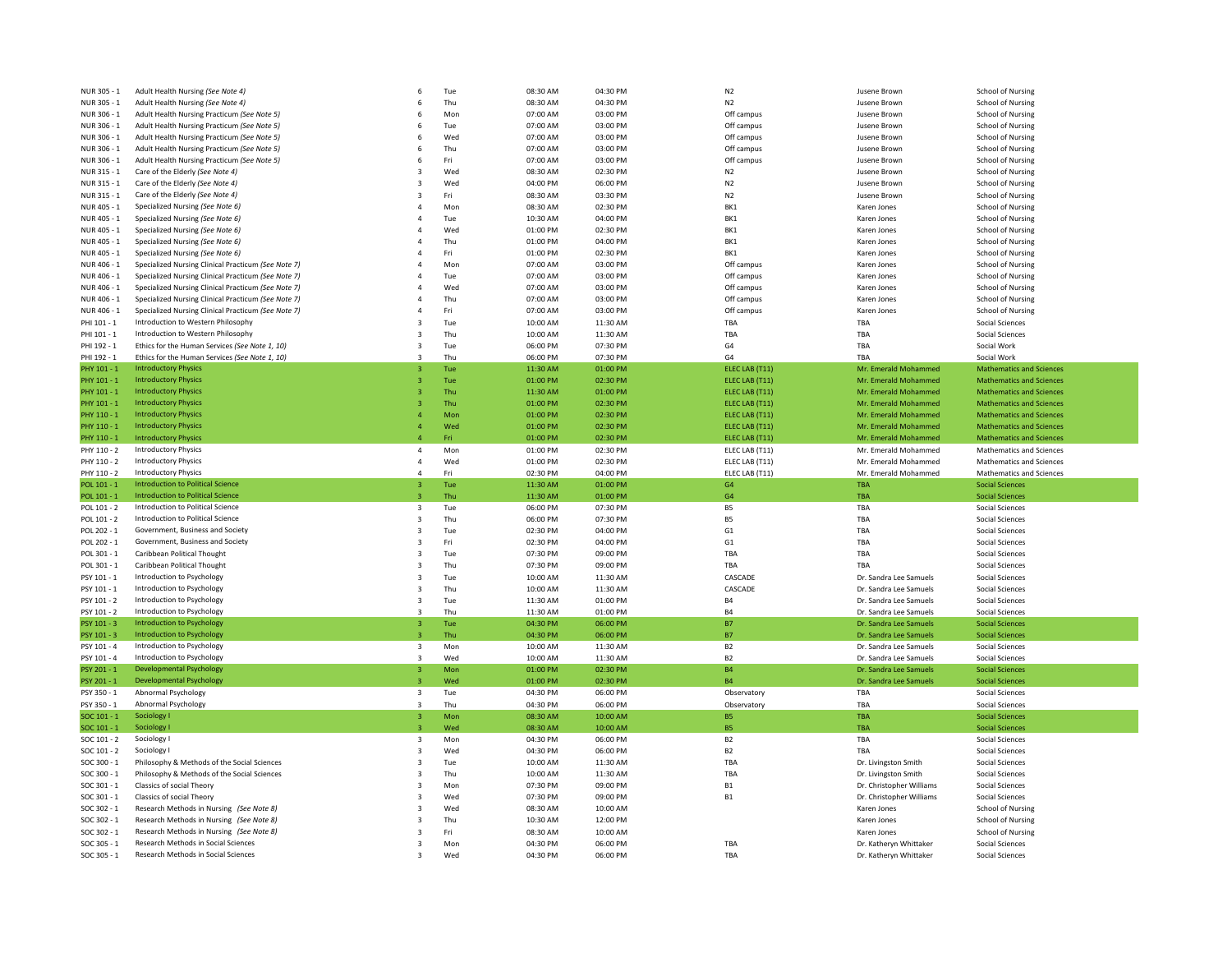| SPA 101 - 1 | Introduction to Spanish I/Lab            |                | Tue | 08:30 AM | 09:30 AM | LIB <sub>5</sub>    | TBA                  | Arts and Humanities        |
|-------------|------------------------------------------|----------------|-----|----------|----------|---------------------|----------------------|----------------------------|
| SPA 101 - 1 | Introduction to Spanish I/Lab            |                | Tue | 10:00 AM | 11:30 AM | B5                  | TBA                  | <b>Arts and Humanities</b> |
| SPA 101 - 1 | Introduction to Spanish I/Lab            | Δ              | Thu | 10:00 AM | 11:30 AM | <b>B5</b>           | TBA                  | Arts and Humanities        |
| SPA 101 - 2 | Introduction to Spanish I/Lab            | 4              | Tue | 10:00 AM | 11:30 AM | <b>B5</b>           | TBA                  | Arts and Humanities        |
| SPA 101 - 2 | Introduction to Spanish I/Lab            |                | Thu | 08:30 AM | 09:30 AM | LIB <sub>5</sub>    | TBA                  | Arts and Humanities        |
| SPA 101 - 2 | Introduction to Spanish I/Lab            |                | Thu | 10:00 AM | 11:30 AM | B5                  | TBA                  | Arts and Humanities        |
| SPA 101 - 3 | Introduction to Spanish I/Lab            | Δ              | Tue | 10:00 AM | 11:30 AM | <b>B5</b>           | TBA                  | Arts and Humanities        |
| SPA 101 - 3 | Introduction to Spanish I/Lab            |                | Thu | 10:00 AM | 11:30 AM | B5                  | TBA                  | Arts and Humanities        |
| SPA 101 - 3 | Introduction to Spanish I/Lab            | Δ              | Thu | 11:30 AM | 12:30 PM | LIB <sub>5</sub>    | TBA                  | Arts and Humanities        |
| SPA 101 - 4 | Introduction to Spanish I/Lab            | Δ              | Mon | 12:00 PM | 01:00 PM | LIB <sub>5</sub>    | TBA                  | Arts and Humanities        |
| SPA 101 - 4 | Introduction to Spanish I/Lab            | 4              | Mon | 01:00 PM | 02:30 PM | <b>B5</b>           | TBA                  | Arts and Humanities        |
| SPA 101 - 4 | Introduction to Spanish I/Lab            | $\overline{4}$ | Wed | 01:00 PM | 02:30 PM | <b>B5</b>           | TBA                  | Arts and Humanities        |
| SPA 101 - 5 | Introduction to Spanish I/Lab            | Δ              | Mon | 01:00 PM | 02:30 PM | <b>B5</b>           | TBA                  | Arts and Humanities        |
| SPA 101 - 5 | Introduction to Spanish I/Lab            | 4              | Wed | 12:00 PM | 01:00 PM | LIB <sub>5</sub>    | TBA                  | Arts and Humanities        |
| SPA 101 - 5 | Introduction to Spanish I/Lab            | $\Delta$       | Wed | 01:00 PM | 02:30 PM | <b>B5</b>           | TBA                  | Arts and Humanities        |
| SPA 101 - 6 | Introduction to Spanish I/Lab            | $\Delta$       | Tue | 03:30 PM | 04:30 PM | LIB <sub>5</sub>    | TBA                  | Arts and Humanities        |
| SPA 101 - 6 | Introduction to Spanish I/Lab            | 4              | Tue | 04:30 PM | 06:00 PM | <b>B5</b>           | TBA                  | Arts and Humanities        |
| SPA 101 - 6 | Introduction to Spanish I/Lab            | $\Delta$       | Thu | 04:30 PM | 06:00 PM | <b>B5</b>           | TBA                  | Arts and Humanities        |
| SPA 101 - 7 | Introduction to Spanish I/Lab            |                | Tue | 04:30 PM | 06:00 PM | <b>B5</b>           | TBA                  | Arts and Humanities        |
| SPA 101 - 7 | Introduction to Spanish I/Lab            | 4              | Thu | 04:30 PM | 06:00 PM | B5                  | TBA                  | Arts and Humanities        |
| SPA 101 - 7 | Introduction to Spanish I/Lab            | Δ              | Thu | 06:00 PM | 07:00 PM | LIB <sub>5</sub>    | TBA                  | Arts and Humanities        |
| SPA 102 - 1 | Introduction to Spanish II/Lab           | Δ              | Mon | 04:30 PM | 06:00 PM | <b>B5</b>           | Joy Jordan           | Arts and Humanities        |
| SPA 102 - 1 | Introduction to Spanish II/Lab           | 4              | Mon | 06:00 PM | 07:00 PM | LIB <sub>5</sub>    | Joy Jordan           | Arts and Humanities        |
| SPA 102 - 1 | Introduction to Spanish II/Lab           | 4              | Wed | 04:30 PM | 06:00 PM | B5                  | Joy Jordan           | Arts and Humanities        |
| SPA 102 - 2 | Introduction to Spanish II/Lab           | Δ              | Mon | 04:30 PM | 06:00 PM | <b>B5</b>           | Joy Jordan           | Arts and Humanities        |
| SPA 102 - 2 | Introduction to Spanish II/Lab           | 4              | Wed | 04:30 PM | 06:00 PM | <b>B5</b>           | Joy Jordan           | Arts and Humanities        |
| SPA 102 - 3 | Introduction to Spanish II/Lab           | $\overline{4}$ | Mon | 03:30 PM | 04:30 PM | LIB <sub>5</sub>    | Joy Jordan           | Arts and Humanities        |
| SPA 102 - 3 | Introduction to Spanish II/Lab           | 4              | Mon | 04:30 PM | 06:00 PM | <b>B5</b>           | Joy Jordan           | Arts and Humanities        |
| SPA 102 - 3 | Introduction to Spanish II/Lab           | 4              | Wed | 04:30 PM | 06:00 PM | <b>B5</b>           | Joy Jordan           | Arts and Humanities        |
| SWK 101 - 1 | Introduction to Social Work              | $\overline{3}$ | Mon | 10:00 AM | 11:30 AM | G2                  | Leanora Wynter-Young | <b>Social Work</b>         |
| SWK 101 - 1 | <b>Introduction to Social Work</b>       | 3              | Wed | 10:00 AM | 11:30 AM | G2                  | Leanora Wynter-Young | <b>Social Work</b>         |
| SWK 101 - 2 | Introduction to Social Work              | 3              | Mon | 06:00 PM | 07:30 PM | <b>B2</b>           | Leanora Wynter-Young | Social Work                |
| SWK 101 - 2 | Introduction to Social Work              | 3              | Wed | 06:00 PM | 07:30 PM | B <sub>2</sub>      | Leanora Wynter-Young | Social Work                |
| SWK 203 - 1 | Law of Social Work (See Note 1, 10)      | 3              | Mon | 11:30 AM | 01:00 PM | G1                  | TBA                  | Social Work                |
| SWK 203 - 1 | Law of Social Work (See Note 1, 10)      | 3              | Wed | 11:30 AM | 01:00 PM | G1                  | TBA                  | Social Work                |
| SWK 204 - 1 | Law of Social Work (See Note 1, 10)      | 3              | Tue | 07:30 PM | 09:00 PM | COMLAB <sub>3</sub> | Renetta Toolsiram    | Social Work                |
| SWK 204 - 1 | Law of Social Work (See Note 1, 10)      | 3              | Thu | 07:30 PM | 09:00 PM | COMLAB <sub>3</sub> | Renetta Toolsiram    | Social Work                |
| SWK 310 - 1 | Community Organisation and Development   | 3              | Tue | 05:30 PM | 07:00 PM | <b>B7</b>           | Leanora Wynter-Young | Social Sciences            |
| SWK 310 - 1 | Community Organisation and Development   | 3              | Thu | 05:30 PM | 07:00 PM | <b>B7</b>           | Leanora Wynter-Young | <b>Social Sciences</b>     |
| SWK 333 - 1 | Mediation and Conflict Management        | 3              | Mon | 05:30 PM | 07:00 PM | ONLINE              | Tabitha Liburd       | <b>Social Sciences</b>     |
| SWK 333 - 1 | <b>Mediation and Conflict Management</b> | 3              | Wed | 05:30 PM | 07:00 PM | ONLINE              | Tabitha Liburd       | <b>Social Sciences</b>     |
| SWK 403 - 1 | <b>Disability Studies</b>                | 3              | Tue | 07:00 PM | 09:00 PM | B <sub>2</sub>      | TBA                  | Social Work                |
| SWK 403 - 1 | <b>Disability Studies</b>                | 3              | Thu | 07:00 PM | 09:00 PM | B <sub>2</sub>      | TBA                  | Social Work                |
| SWK 404 - 1 | <b>Crisis Management</b>                 | 3              | Tue | 07:00 PM | 09:00 PM | G4                  | TBA                  | <b>Social Sciences</b>     |
| SWK 404 - 1 | <b>Crisis Management</b>                 | $\overline{3}$ | Thu | 07:00 PM | 09:00 PM | G <sub>4</sub>      | TBA                  | Social Sciences            |
|             |                                          |                |     |          |          |                     |                      |                            |

|              | <b>CONTINUING EDUCATION (EVENING) CLASSES</b>     |  |     |          |          |     |                         |                             |  |  |
|--------------|---------------------------------------------------|--|-----|----------|----------|-----|-------------------------|-----------------------------|--|--|
| CED 010 - 1  | <b>Electrical Licensing Preparation</b>           |  | Mon | 06:00 PM | 09:00 PM | TBA | Ricardo Benjamin        | <b>Continuing Education</b> |  |  |
| CED 010 - 1  | <b>Electrical Licensing Preparation</b>           |  | Wed | 06:00 PM | 09:00 PM | TBA | Ricardo Benjamin        | <b>Continuing Education</b> |  |  |
| CED 063 - 1  | Cake Decorating                                   |  | Tue | 06:00 PM | 09:00 PM | TBA | Antoinette Parris-Hoyte | <b>Continuing Education</b> |  |  |
| CED 063 - 1  | Cake Decorating                                   |  | Thu | 06:00 PM | 09:00 PM | TBA | Antoinette Parris-Hoyte | <b>Continuing Education</b> |  |  |
| CED 075 - 1  | Plumbing Licensing Preparation                    |  | Sat | 03:00 PM | 06:00 PM | TBA | Earle Walcott           | <b>Continuing Education</b> |  |  |
| CED 082 - 1  | Introduction to Bread Making                      |  | Mon | 06:00 PM | 09:00 PM | TBA | Mrs. Paula Stonoga      | <b>Continuing Education</b> |  |  |
| CED 082 - 1  | Introduction to Bread Making                      |  | Wed | 06:00 PM | 09:00 PM | TBA | Mrs. Paula Stonoga      | <b>Continuing Education</b> |  |  |
| CED 012 - 1  | <b>Basic English</b>                              |  | TBC | TBC      | TBC      | TBC | TBC                     | <b>Continuing Education</b> |  |  |
|              | IT Training                                       |  | TBC | TBC      | TBC      | TBC | TBC                     | <b>Continuing Education</b> |  |  |
| PDC 077 - 1  | Financial Planning for Micro and Small Businesses |  | TBC | TBC      | TBC      | TBC | TBC                     | <b>Continuing Education</b> |  |  |
|              | <b>Basic Business Math</b>                        |  | TBC | TBC      | TBC      | TBC | TBC                     | <b>Continuing Education</b> |  |  |
| CED 087 - 1  | Project Management Fundamentals                   |  | TBC | TBC      | TBC      | TBC | TBC                     | <b>Continuing Education</b> |  |  |
|              | <b>Public Speaking</b>                            |  | TBC | TBC      | TBC      | TBC | TBC                     | <b>Continuing Education</b> |  |  |
| CED 070 - 1  | Quickbooks Level 1                                |  | TBC | TBC      | TBC      | TBC | TBC                     | <b>Continuing Education</b> |  |  |
| CED 072 - 1  | Quickbooks Level 2                                |  | TBC | TBC      | TBC      | TBC | TBC                     | <b>Continuing Education</b> |  |  |
| CED 011 - 1  | <b>Fundamentals of Accounting</b>                 |  | TBC | TBC      | TBC      | TBC | TBC                     | <b>Continuing Education</b> |  |  |
| CED 129 - 1  | Essentials of Workplace Health and Safety         |  | TBC | TBC      | TBC      | TBC | TBC                     | <b>Continuing Education</b> |  |  |
| CED 004 - 1  | English for Speakers of Other Languages           |  | TBC | TBC      | TBC      | TBC | TBC                     | <b>Continuing Education</b> |  |  |
| TVET 009 - 1 | <b>Computer Applications 1</b>                    |  | TBC | TBC      | TBC      | TBC | TBC                     | <b>Continuing Education</b> |  |  |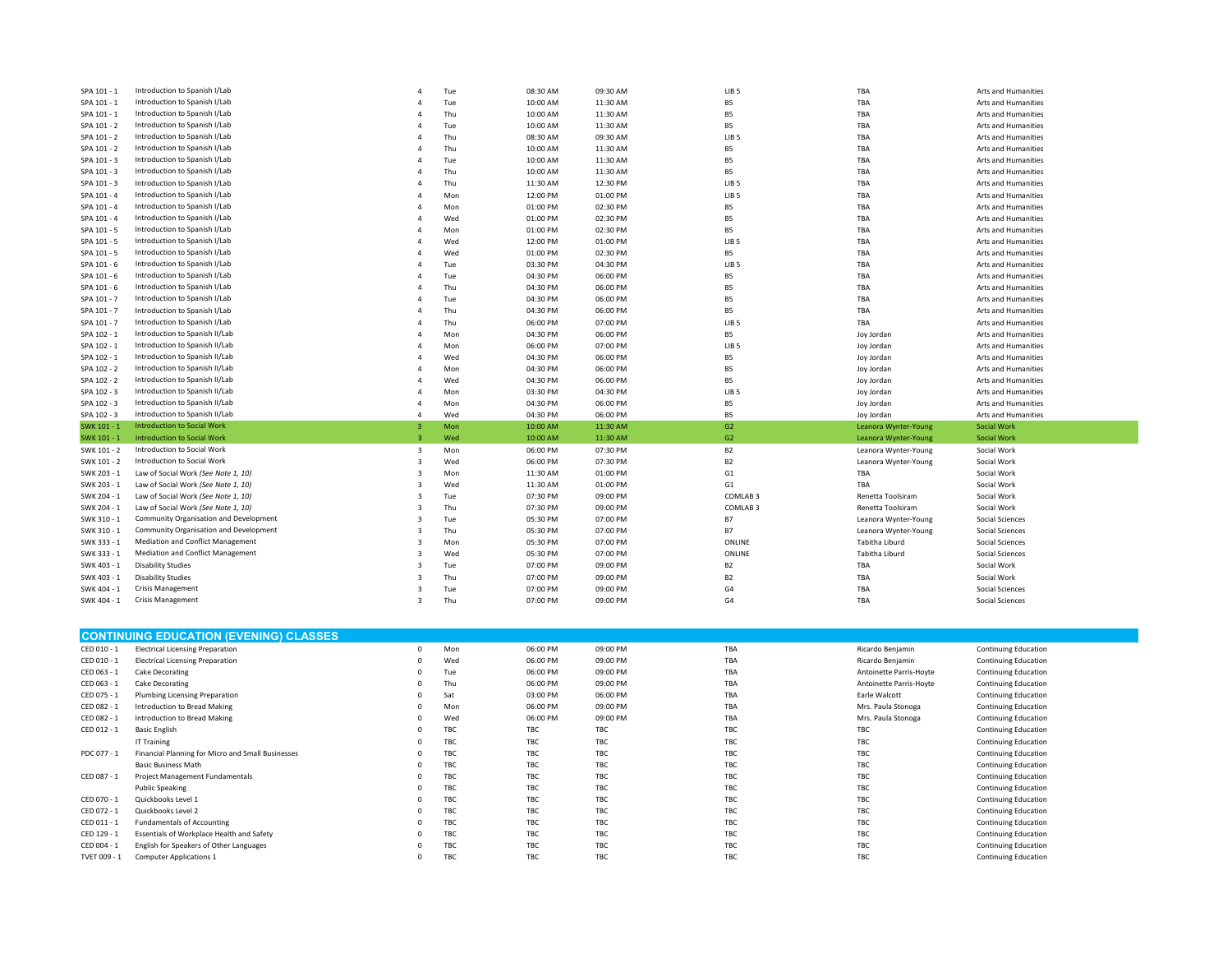| TVET 016 - 1 | <b>Computer Applications 2</b>             | $\Omega$ | TBC | TBC        | TBC        | TBC                 | TBC                       | <b>Continuing Education</b>                   |
|--------------|--------------------------------------------|----------|-----|------------|------------|---------------------|---------------------------|-----------------------------------------------|
| CED 022 - 1  | Conversational Spanish 1                   | $\Omega$ | TBC | TBC        | TBC        | TBC                 | TBC                       | <b>Continuing Education</b>                   |
| CED 037 - 1  | Conversational Spanish 2                   | $\Omega$ | TBC | TBC        | TBC        | TBC                 | TBC                       | <b>Continuing Education</b>                   |
|              | <b>Essentials of Customer Service</b>      | $\Omega$ | TBC | TBC        | TBC        | TBC                 | TBC                       | <b>Continuing Education</b>                   |
| PDC 065 - 1  | <b>Conflict Resolution</b>                 | $\Omega$ | TBC | TBC        | TBC        | TBC                 | TBC                       | <b>Continuing Education</b>                   |
| CED 065 - 1  | Real Estate 1                              | $\Omega$ | TBC | TBC        | TBC        | TBC                 | TBC                       | <b>Continuing Education</b>                   |
| CED 066 - 1  | Real Estate 2                              | $\Omega$ | TBC | <b>TBC</b> | <b>TBC</b> | <b>TBC</b>          | TBC                       | <b>Continuing Education</b>                   |
| PDC 056 - 1  | Property Insurance                         | $\Omega$ | TBC | TBC        | TBC        | TBC                 | TBC                       | <b>Continuing Education</b>                   |
|              | *all prices include registration fees      |          |     |            |            |                     |                           |                                               |
|              | <b>CERTIFICATE LEVEL CLASSES</b>           |          |     |            |            |                     |                           |                                               |
| BUS 003 - 1  | <b>Essentials of Business</b>              | $\Omega$ | Tue | 10:00 AM   | 11:30 AM   | TBA                 | Ms. Maureen Robinson      | Technical, Vocational, Education and Training |
|              |                                            | $\Omega$ | Thu |            |            | TBA                 |                           |                                               |
| BUS 003 - 1  | <b>Essentials of Business</b>              | $\Omega$ |     | 10:00 AM   | 11:30 AM   | TBA                 | Ms. Maureen Robinson      | Technical, Vocational, Education and Training |
| BUS 005 - 1  | <b>Essentials of Office Administration</b> | $\Omega$ | Tue | 08:30 AM   | 10:00 AM   |                     | Ms. Maureen Robinson      | Technical, Vocational, Education and Training |
| BUS 005 - 1  | <b>Essentials of Office Administration</b> | $\Omega$ | Fri | 10:00 AM   | 11:30 AM   | TBA<br>TBA          | Ms. Maureen Robinson      | Technical, Vocational, Education and Training |
| BUS 006 - 1  | <b>Business Ethics</b>                     | $\Omega$ | Mon | 10:00 AM   | 11:30 AM   |                     | Ms. Maureen Robinson      | Technical, Vocational, Education and Training |
| BUS 006 - 1  | <b>Business Ethics</b>                     |          | Wed | 10:00 AM   | 11:30 AM   | TBA                 | Ms. Maureen Robinson      | Technical, Vocational, Education and Training |
| COL 001 - 1  | College and Employability Skills           | $\Omega$ | Tue | 08:30 AM   | 09:30 AM   | Student Life        | Paul Puckerin             | <b>Social Sciences</b>                        |
| COL 001 - 1  | College and Employability Skills           | $\Omega$ | Fri | 09:00 AM   | 11:00 AM   | <b>Student Life</b> | Paul Puckerin             | Social Sciences                               |
| COM 003 - 2  | Computer Literacy                          | $\Omega$ | Tue | 11:30 AM   | 01:00 PM   | TBA                 | Mr. Selgin Amador         | Technical, Vocational, Education and Training |
| COM 003 - 2  | Computer Literacy                          | $\Omega$ | Tue | 02:30 PM   | 04:00 PM   | TBA                 | Mr. Selgin Amador         | Technical, Vocational, Education and Training |
| COM 003 - 2  | Computer Literacy                          | $\Omega$ | Thu | 11:30 AM   | 01:00 PM   | TBA                 | Mr. Selgin Amador         | Technical, Vocational, Education and Training |
| COM 003 - 2  | Computer Literacy                          | $\Omega$ | Thu | 02:30 PM   | 04:00 PM   | TBA                 | Mr. Selgin Amador         | Technical, Vocational, Education and Training |
| COM 011 - 1  | Computer Applications & Digital Literacy   | $\Omega$ | Tue | 10:00 AM   | 11:30 AM   | TBA                 | Mr. Selgin Amador         | Technical, Vocational, Education and Training |
| COM 011 - 1  | Computer Applications & Digital Literacy   | $\Omega$ | Thu | 10:00 AM   | 11:30 AM   | TBA                 | Mr. Selgin Amador         | Technical, Vocational, Education and Training |
| COM 017 - 1  | Computer Hardware/Repair                   | $\Omega$ | Mon | 08:30 AM   | 10:00 AM   | TBA                 | Mr. Selgin Amador         | Computer Science and Engineering              |
| COM 017 - 1  | Computer Hardware/Repair                   | $\Omega$ | Mon | 10:30 AM   | 12:00 PM   | TBA                 | Mr. Selgin Amador         | Computer Science and Engineering              |
| COM 017 - 1  | Computer Hardware/Repair                   | $\Omega$ | Tue | 01:00 PM   | 02:30 PM   | <b>TBA</b>          | Mr. Selgin Amador         | Computer Science and Engineering              |
| COM 017 - 1  | Computer Hardware/Repair                   | $\Omega$ | Wed | 08:30 AM   | 10:00 AM   | TBA                 | Mr. Selgin Amador         | Computer Science and Engineering              |
| COM 017 - 1  | Computer Hardware/Repair                   | $\Omega$ | Wed | 10:30 AM   | 12:00 PM   | TBA                 | Mr. Selgin Amador         | Computer Science and Engineering              |
| COM 017 - 1  | Computer Hardware/Repair                   | $\Omega$ | Thu | 01:00 PM   | 02:30 PM   | TBA                 | Mr. Selgin Amador         | Computer Science and Engineering              |
| CON 005 - 1  | Occupational Health and Safety             | $\Omega$ | Wed | 01:30 PM   | 03:00 PM   | TBA                 | Ricardo Benjamin          | Technical, Vocational, Education and Training |
| CON 005 - 1  | Occupational Health and Safety             | $\Omega$ | Fri | 11:30 AM   | 01:00 PM   | TBA                 | Ricardo Benjamin          | Technical, Vocational, Education and Training |
| ELE 001 - 1  | Electrical Installations I /Lab I          | $\Omega$ | Tue | 10:00 AM   | 11:30 AM   | TBA                 | Ricardo Benjamin          | Technical, Vocational, Education and Training |
| ELE 001 - 1  | Electrical Installations I /Lab I          |          | Tue | 01:00 PM   | 02:30 PM   | <b>TBA</b>          | Ricardo Benjamin          | Technical, Vocational, Education and Training |
| ELE 001 - 1  | Electrical Installations I /Lab I          | $\Omega$ | Thu | 10:00 AM   | 11:30 AM   | TBA                 | Ricardo Benjamin          | Technical, Vocational, Education and Training |
| ELE 001 - 1  | Electrical Installations I /Lab I          | $\Omega$ | Thu | 01:00 PM   | 02:30 PM   | TBA                 | Ricardo Benjamin          | Technical, Vocational, Education and Training |
| ELE 003 - 1  | Electrical Fundamentals I/Lab I            | $\Omega$ | Mon | 10:30 AM   | 12:00 PM   | TBA                 | Ricardo Benjamin          | Technical, Vocational, Education and Training |
| ELE 003 - 1  | Electrical Fundamentals I/Lab I            | $\Omega$ | Wed | 10:30 AM   | 12:00 PM   | TBA                 | Ricardo Benjamin          | Technical, Vocational, Education and Training |
| ENG 001 - 1  | <b>Vocational English</b>                  | $\Omega$ | Mon | 10:30 AM   | 12:30 PM   | TBA                 | Dr. MoniKa Lawrence       | Arts and Humanities                           |
| ENG 001 - 1  | <b>Vocational English</b>                  | $\Omega$ | Wed | 10:30 AM   | 12:30 PM   | TBA                 | Dr. MoniKa Lawrence       | Arts and Humanities                           |
| ENG 001 - 1  | <b>Vocational English</b>                  | $\Omega$ | Thu | 10:30 AM   | 12:30 PM   | TBA                 | Dr. MoniKa Lawrence       | Arts and Humanities                           |
| MAT 001 - 1  | <b>Numeracy Skills</b>                     | $\Omega$ | Tue | 08:30 AM   | 10:00 AM   | <b>B1</b>           | Mrs. Natalee Knoop-Ebanks | Mathematics and Sciences                      |
| MAT 001 - 1  | <b>Numeracy Skills</b>                     | $\Omega$ | Thu | 08:30 AM   | 10:00 AM   | <b>B1</b>           | Mrs. Natalee Knoop-Ebanks | Mathematics and Sciences                      |
| MAT 001 - 2  | <b>Numeracy Skills</b>                     | $\Omega$ | Mon | 11:30 AM   | 01:00 PM   | <b>B1</b>           | Dr. Emilia Andaya         | Mathematics and Sciences                      |
| MAT 001 - 2  | <b>Numeracy Skills</b>                     | $\Omega$ | Wed | 11:30 AM   | 01:00 PM   | <b>B1</b>           | Dr. Emilia Andaya         | Mathematics and Sciences                      |
| MAT 001 - 3  | Numeracy Skills                            | $\Omega$ | Mon | 01:00 PM   | 02:30 PM   | LIB <sub>5</sub>    | Mr. Glen Inanga           | Mathematics and Sciences                      |
| MAT 001 - 3  | <b>Numeracy Skills</b>                     | $\Omega$ | Wed | 01:00 PM   | 02:30 PM   | LIB <sub>5</sub>    | Mr. Glen Inanga           | Mathematics and Sciences                      |
|              |                                            |          |     |            |            |                     |                           |                                               |

## **IT ACADEMY CLASSES** COMING SOON

| <b>POST-GRADUATE/EXECUTIVE CLASSES</b> |                                                                          |       |                |                |            |                |                          |  |  |
|----------------------------------------|--------------------------------------------------------------------------|-------|----------------|----------------|------------|----------------|--------------------------|--|--|
|                                        | EDU 503 - 1 Pedagogy Seminar I                                           |       | <b>TBA TBA</b> | <b>TBA TBA</b> | TBA        | <b>TBA TBA</b> | <b>Teacher Education</b> |  |  |
|                                        | EDU 515 - 1 Principles and Methods for Teaching Primary Science & Social | 3 Tue | 04:30 PM       | 06:00 PM       | <b>EDL</b> | <b>TBA TBA</b> | <b>Teacher Education</b> |  |  |
|                                        | EDU 515 - 1 Principles and Methods for Teaching Primary Science & Social | 3 Thu | 04:30 PM       | 06:00 PM       | EDL        | <b>TBA TBA</b> | <b>Teacher Education</b> |  |  |
|                                        | EDU 516 - 1 Practicum for Teaching Primary Science & Social Studies      | 1 Tue | 04:30 PM       | 06:00 PM       | TBA        | <b>TBA TBA</b> | <b>Teacher Education</b> |  |  |
|                                        | EDU 516 - 1 Practicum for Teaching Primary Science & Social Studies      | 1 Thu | 04:30 PM       | 06:00 PM       | TBA        | <b>TBA TBA</b> | <b>Teacher Education</b> |  |  |
|                                        | EDU 535 - 1 Principles, Methods for Teaching Primary Literacy            | 3 Mon | 06:00 PM       | 07:30 PM       | <b>EDL</b> | Dairdie Tingle | <b>Teacher Education</b> |  |  |